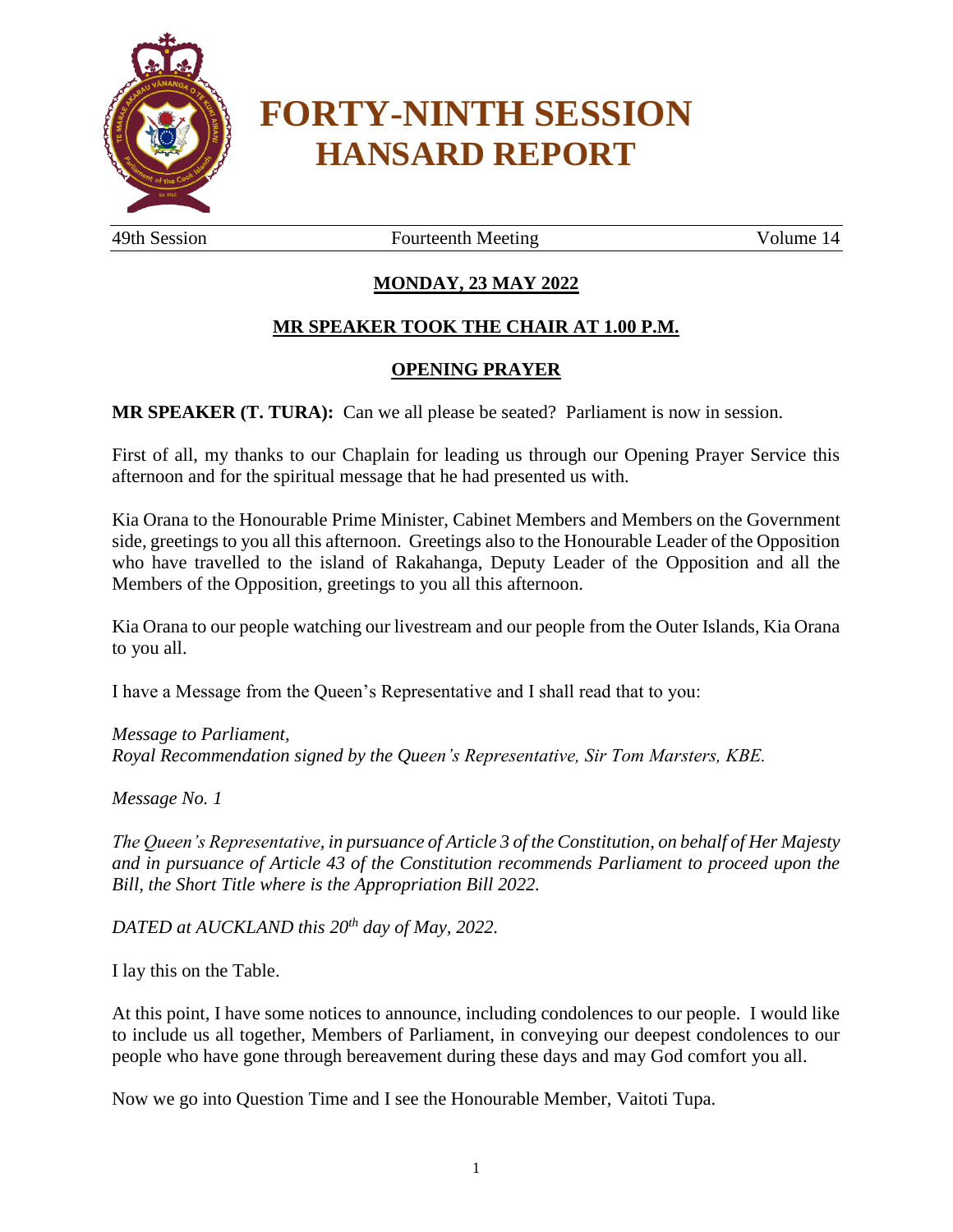# **QUESTION TIME**

**MR V. TUPA:** Kia Orana to all of us in the Mighty Name of our Saviour, here in Parliament. To you Mr Speaker, it has been some time since we have met in this Honourable House. My question is posed to the Honourable Minister, George Angene. I have heard and I have been told that you have conducted a new funeral services business. This has been broadcasted over the radio and you have taken control of this new funeral services business. Maybe it is true as I am unaware, I was informed about it and that is my question to you Honourable Minister, is it true that you have started a new funeral services business in hope to help those bury their loved ones?

**MR SPEAKER:** Thank you Honourable Member and I see the Honourable Minister; you have the Floor.

**HON. G. ANGENE:** Thank you Mr Speaker in granting me the time to answer the question from the Honourable Member. Greetings to my Honourable Member friend and also to our people listening in so that you actually hear the answer to this question if I am conducting this as a means of business for me and the answer is no. When I started this work, it was because I felt for the people due to the high cost of burial services and that is why I entered this area to reduce the cost to the people. On top of this Mr Speaker, and to all our people listening in, this area of burial should not be for businesses.

If you feel like conducting the burial service yourself with your family, it is your rights and it is not the rights of the Honourable Member George Angene or anyone else. The reason people are coming to me is because I do not charge them and the quality of my work is very good. I also do not look to make money from dead people, we should leave their money for their services. Thank you very much.

**MR SPEAKER:** Thank you Honourable Minister and I see the Honourable Member, Tamaiva Tuavera.

**MR T. TUAVERA:** Thank you Mr Speaker and greetings to you this afternoon. Greetings to the Government side and also the Opposition side. I have a Supplementary Question.

I have also heard the same person on the radio instructing all Members of Parliament to pay \$5 thousand to him for trimming the trees. I would then like to ask the Honourable Minister, George Angene, if he had paid his share of \$5 thousand. Maybe then, we will pay our shares. If not, then we will not.

**MR SPEAKER:** Honourable Minister George Angene; you have the Floor.

**HON. G. ANGENE:** Thank you, Mr Speaker. I thought you are making a booking to me so that I can prepare your grave but you are talking about something else. Thank you to the Member of Parliament for Ngatangiia for your question. Whether I have paid my \$5 thousand but I want to correct you that it is not \$5 thousand, it was mentioned \$15 thousand.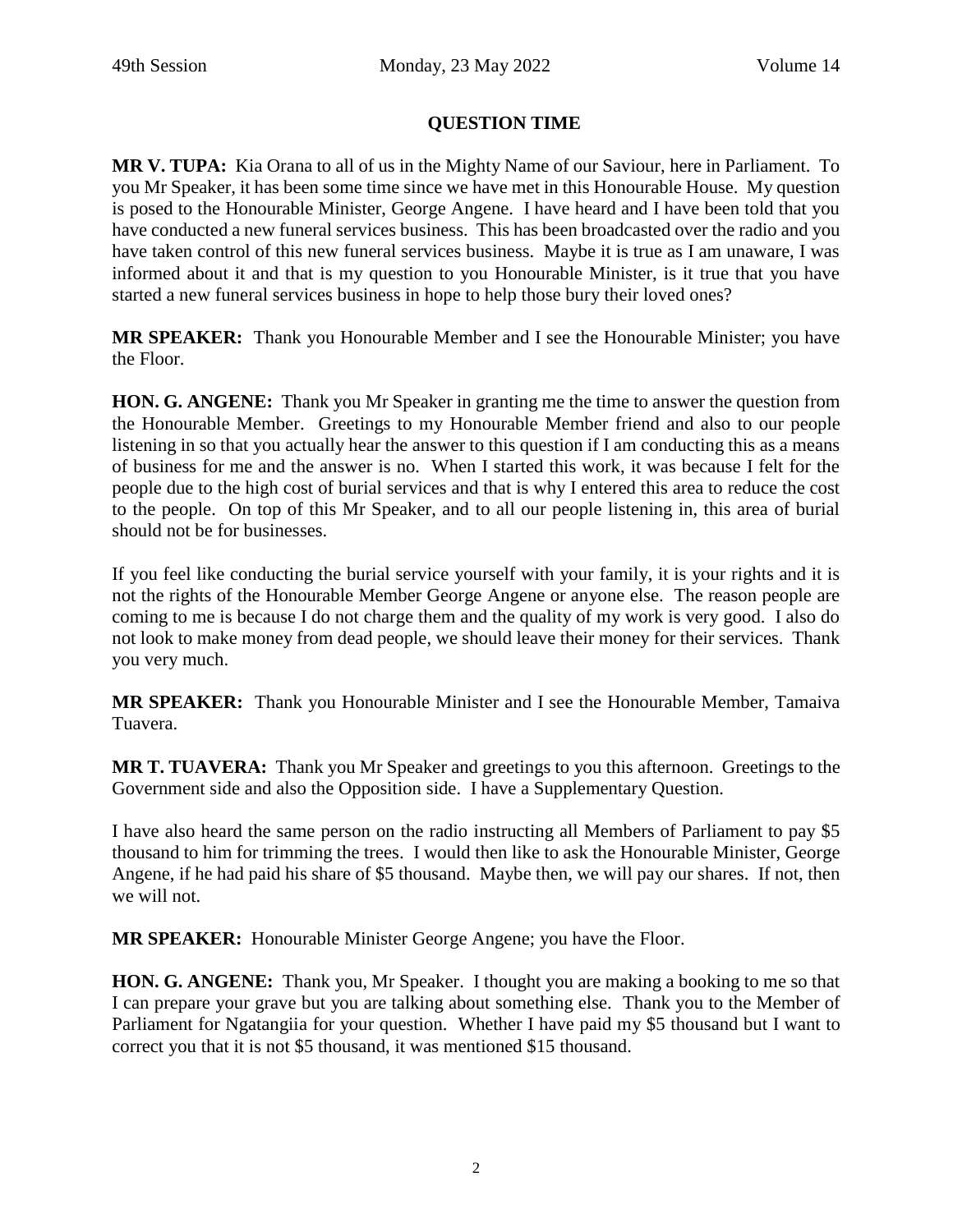Who gave them the authority to go and cut trees because they have started in my constiuency of Tupapa and I would like to remind this House that I started the cutting of trees in the community without any payment. So, why would I seek for a payment of \$15 thousand when they needed to do the cutting of these trees around Rarotonga and I do not.

And the question that you are asking me is, whether I have paid and contributed this amount of money. When he was in this House, I have asked the House if there is an allocation or portion of money to help with this kind of work and also to purchase some of the machines to support us in this type of work of trimming trees. He told me that I am the boss.

I know there is a talk around the island of this project but I want you to know that my work is not along that line and we know for sure that this is what they are doing. I want to assure the Members in this House that we need to believe in God and follow Him.

**MR SPEAKER:** Thank you Honourable Minister. I see the Honourable Member Tuavera, you have the Floor.

**MR T. TUAVERA:** Thank you Mr Speaker. I want to direct my question to the Honourable Prime Minister Mark Brown. Before I ask the question to the Honourable Minister George Angene please don't die early we would like you to dig and prepare all our graves.

Mister Prime Minister, for a healthy informed budget debate we need both books, One and Two. We are in this Honourable House to debate the budget and the budget comes with two books. Thank you.

**MR SPEAKER:** Thank you Honourable Member. I see the Honourable Prime Minister and you have the Floor.

**HON. M. BROWN:** Thank you Mr Speaker. The Bill is yet to be presented to the House and I am sure it will be done straight after the Question Time. Then I expect any further documentations will be made available to our Members. Thank you Mr Speaker.

**MR SPEAKER:** Thank you Honourable Prime Minister and I see the Honourable Member, Selina Napa; you have the Floor.

**MRS S. NAPA:** Kia Orana to you Mr Speaker, to all Honourable Members and to all the staff of Parliament. I would like to direct my question to the Honourable Prime Minister. I stand to ask the question on the shortness of time that was given to us as we were only given Book No. 1 and I have heard of some news circulating that we will debate on the Appropriation Bill today! There is also another news spreading around that Parliament will finish on Friday!

Can the Honourable Prime Minister indicate to us as to how long this Parliament Sitting will be?

**MR SPEAKER:** Thank you Honourable Member. I see the Honourable Prime Minister.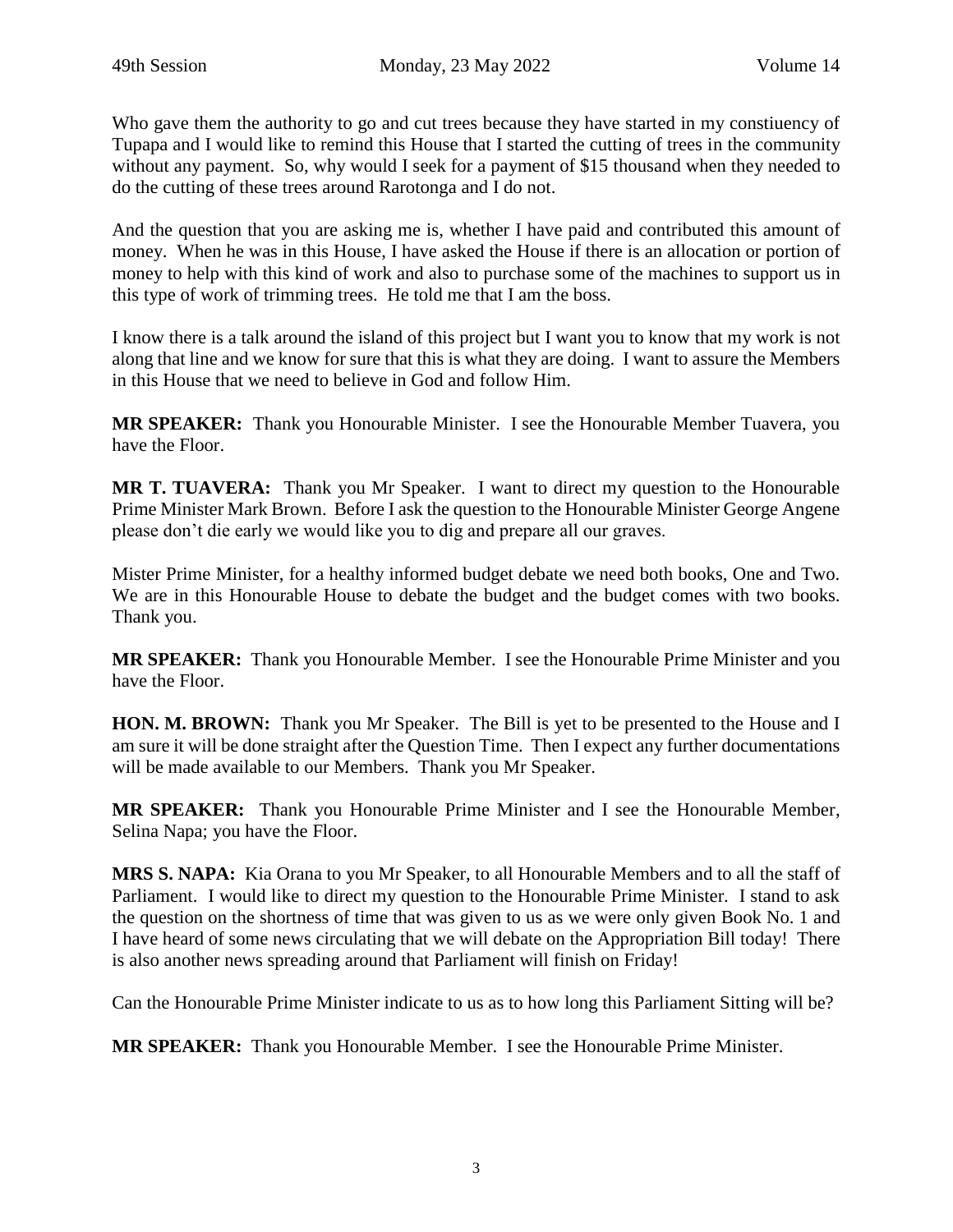**HON. M. BROWN:** Thank you Mr Speaker and thanky you to the Honourable Member. Yes, I can indicate that we are looking to sit for the whole of this week, Monday to Friday and I have also indicated to the Opposition that we will be looking for extended sittings of Parliament so that we can start at 10.00 a.m. and finish at 5.00 p.m. This is to enable us to have sufficient time Mr Speaker, to thoroughly debate the budget and the Appropriation which we will look to pass in all its Stages by Friday. Thank you Mr Speaker.

**MR SPEAKER:** Thank you Honourable Prime Minister. I think the message is clear for all Members of Parliament of our Sitting this week.

I see the Honourable Deputy Leader of the Opposition; you have the Floor.

**MR W. HEATHER:** Mr Speaker, I would like to direct my question to the Honourable Prime Minister. But before I ask my question, I would like to state that in the past, I have been asking the Government to build a home for our mentally ill people. Last week on Friday, I went to the hospital. When I arrived at the hospital, I saw a house being built to accommodate this purpose. Therefore, I would like to thank the Honourable Prime Minister for doing this.

Now, my question is in regards to the bridge in Avatiu and it is about the stones that are being placed in the gabion that is set next to the stream. There are contractors still working in the area.

The question is, was the contract tendered and has it been tabled in this Honourable House?

**MR SPEAKER:** Thank you Honourable Member. I see the Honourable Prime Minister; you have the Floor.

**HON. M. BROWN:** Thank you, Mr Speaker. The Honourable Member was referring to the Avatiu stream? I believe this work that has been awarded to Mike Rennie construction builders to extend the gabion walls from the bridge to the back road of the Avatiu stream. We saw the recent heavy downpour and flooding where the Avatiu stream broke it's banks towards the back road and couched the way a large portion of the enbankment which required some repair.

Fortunately, the Avatiu bridge work had been completed and despite that heavy downpour and flooding, that bridge was not breached by the flood waters. So, I believe the work was part of the ICI work program to do the enbankment and the contract was awarded to this successful company.

**MR SPEAKER:** Thank you, I see the Honourable Vaitoti Tupa; you have the Floor.

**MR V. TUPA:** Thank you Mr Speaker. My question is directed to the Honourable Prime Minister. I have read in the newspaper that there is a tendering in regards to the Takitumu School. I do believe that the government is looking for a business that will do the decoration along the road for the planting of trees and also the footpath.

Before I pose my question, I can see one of the Interpreters who was one of those involved with this development project. I recall there were trees in relation to the CICC Church that was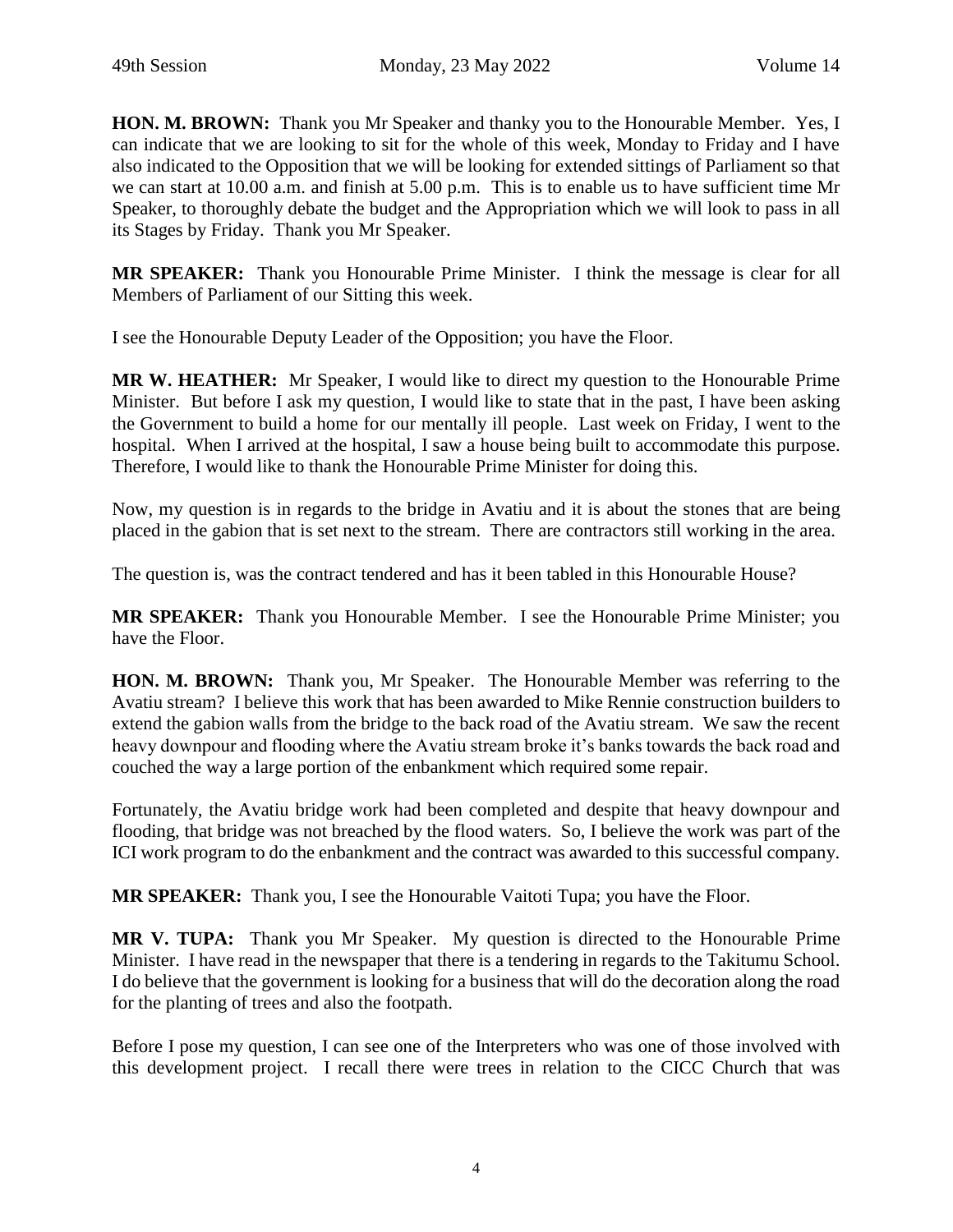removed. I know the area where the two trees had been removed, the concrete walls are broken and smashed.

My question to you Honourable Prime Minister is, when will this work commence and will there be work in the area where ICI had worked in removing the trees and maybe they could tar seal the area and the cracked footpath?

**MR SPEAKER:** Thank you, I see the Honourable Prime Minister.

**HON. M. BROWN**: Thank you to the Honourable Member from Matavera for the question. I think it is appropriate for me to go and do some investigation of this area as you have mentioned, the removal of these trees have caused the walls to crumble down. So, it is appropriate I look into this and have our government workers look at areas in beautifying this place. I want you Honourable Member to know that while doing these things I do not want any negative repercussions especially during these times.

So, I will be seeking advice from engineers and also the lawyer for advice so as not to break any rules.

**MR SPEAKER:** Thank you Honourable Prime Minister. I now see the Honourable Member Nooroa Baker; you have the Floor.

**MR N. BAKER:** My question is directed to the Prime Minister as he is the Minister Responsible for Finance. Before I do so, I would like to express a short story because it has been about five to six years that I have received a Bill from the Tax Department advising me to pay \$84 thousand that I owe them and yet, I heard afterwards that taxes for some companies have been abolished.

My question then is, I heard that T&M is one of the companies in which their taxes has been cut. Is this true?

**MR SPEAKER:** The Honourable Prime Minister.

**HON. M. BROWN:** Thank you Mr Speaker and thank you to the Member for his question. I think we have to be very mindful here as there are two issues. The first is the Tax Amnesty that was provided in the year 2015, our 50<sup>th</sup> year of Self Governance and I am sure those Members who were in the House at the time will recall that we passed special legislation to allow the forgiveness of old and tax that was deemed to be unrecoverable. We provided a window for individuals, companies to come forward and declare their taxes without penalty to bring their arrears up to date and for them to be part of the new tax system moving forward. There was a feeling that government or the country would be losing revenue by putting in place this amnesty. But as we all know Mr Speaker, the reality was the country gained more revenue by providing the Tax Amnesty because more people came onboard to take advantage of the amnesty to get their affairs in order and make sure that they did not fall back into arrears.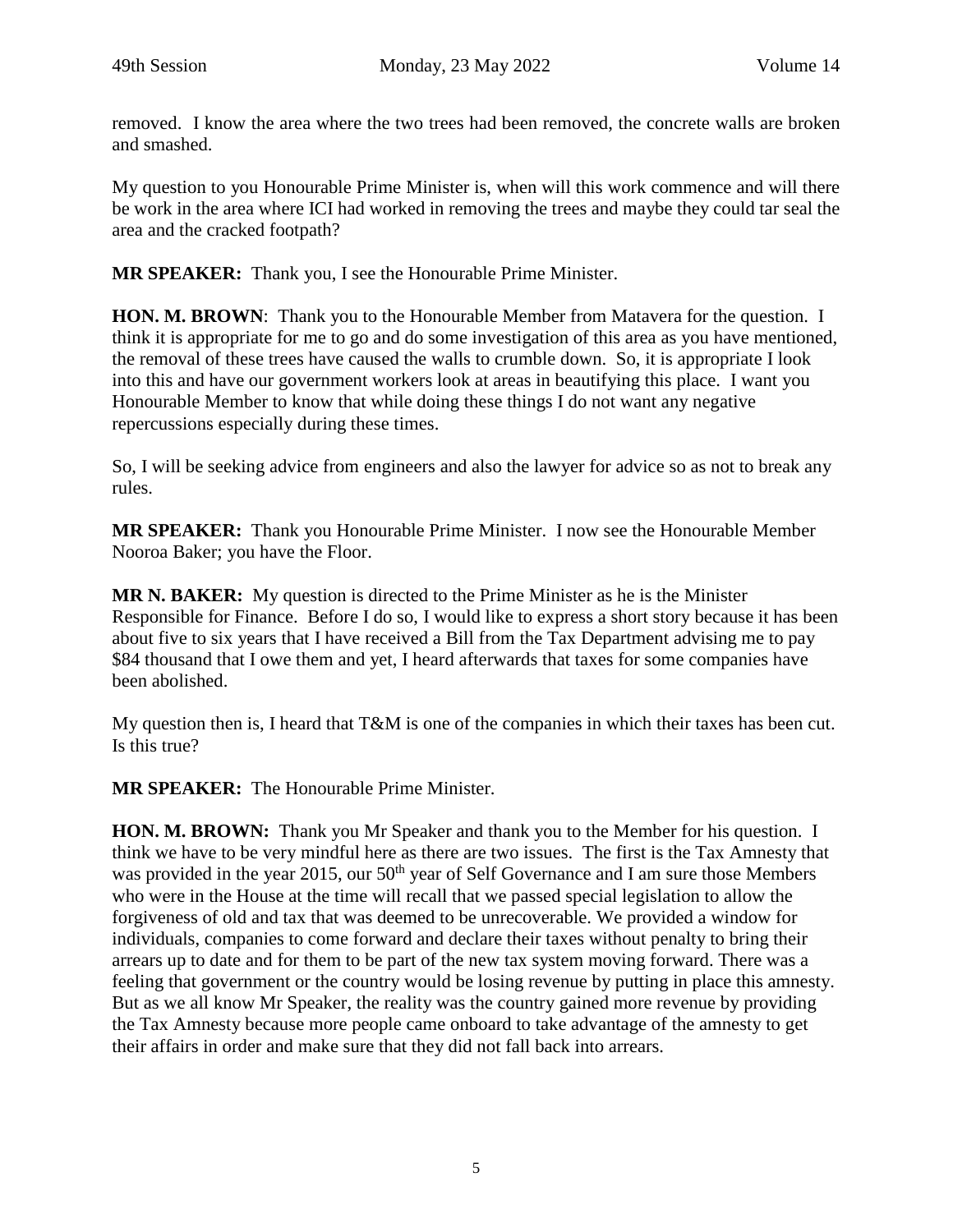Back to the question by the Honourable Member whether the company T&M Heather benefitted in any way from the Tax Amnesty that was provided? Mr Speaker, we should all know that the tax affairs of every person and every company in this country is a private and confidential matter between the Tax Department and themselves. As Minister of Finance, I cannot know and I do not know what the tax affairs are of individuals or of companies with the Tax Department. That would be a question, Mr Speaker, better directed by the Member to the owners and directors of T&M Heather themselves. Thank you.

**MR SPEAKER:** Thank you Honourable Prime Minister. I see the Deputy Leader of the Opposition.

**MR W. HEATHER:** Maybe I might take some time in explaining my question to the Prime Minister because I have raised this question at the last Sitting in the House because the land owners of Puaikura were concern for what is happening today. This is regarding the incinerator of waste that we have discussed in this House. The question here is, what is happening to this project, the procurement of the incinerator? Whether this is going ahead or not because when I look in the Budget Book, there is no mention of this. Thank you.

**MR SPEAKER:** Thank you Honourable Deputy Leader. I see the Associate Minister; you have the Floor.

**MR A. NICHOLAS:** Thank you Mr Speaker and all of us in this House and to the question from the Member. Maybe he is wondering why I have stood up to answer instead of the Prime Minister. It is because the Prime Minister have allocated this responsibility to me in recent times in looking at the progress of the project as mentioned by the Member.

In response to the query from the Member, yes just the other week we along with the Waste Management team met with two consultants from New Zealand. These two gentlemen have been working in the incinerator industry. These two presented their recommendations to us the team from Infrastructure Cook Islands and Waste Management. In this recommendation they put forward some thoughts on the incinerator as you have mentioned. The comments were accepted by the Waste Management and they were requested to return in August this year.

**MR SPEAKER:** Honourable Member, I have to interrupt you. Our time is up and you can finish that tomorrow so that the Honourable Member on the Opposition side who raised the question will be looking forward to your response tomorrow.

Thank you, Honourable Member.

# **ORDERS OF THE DAY**

#### **PRESENTATION OF PUBLIC BILLS (PART XXXI)**

**MRS S. NAPA:** Mr Speaker, I rise to seek Leave of Absence for the Honourable Tina Pupuke-Browne and the Honourable Terepai Maoate.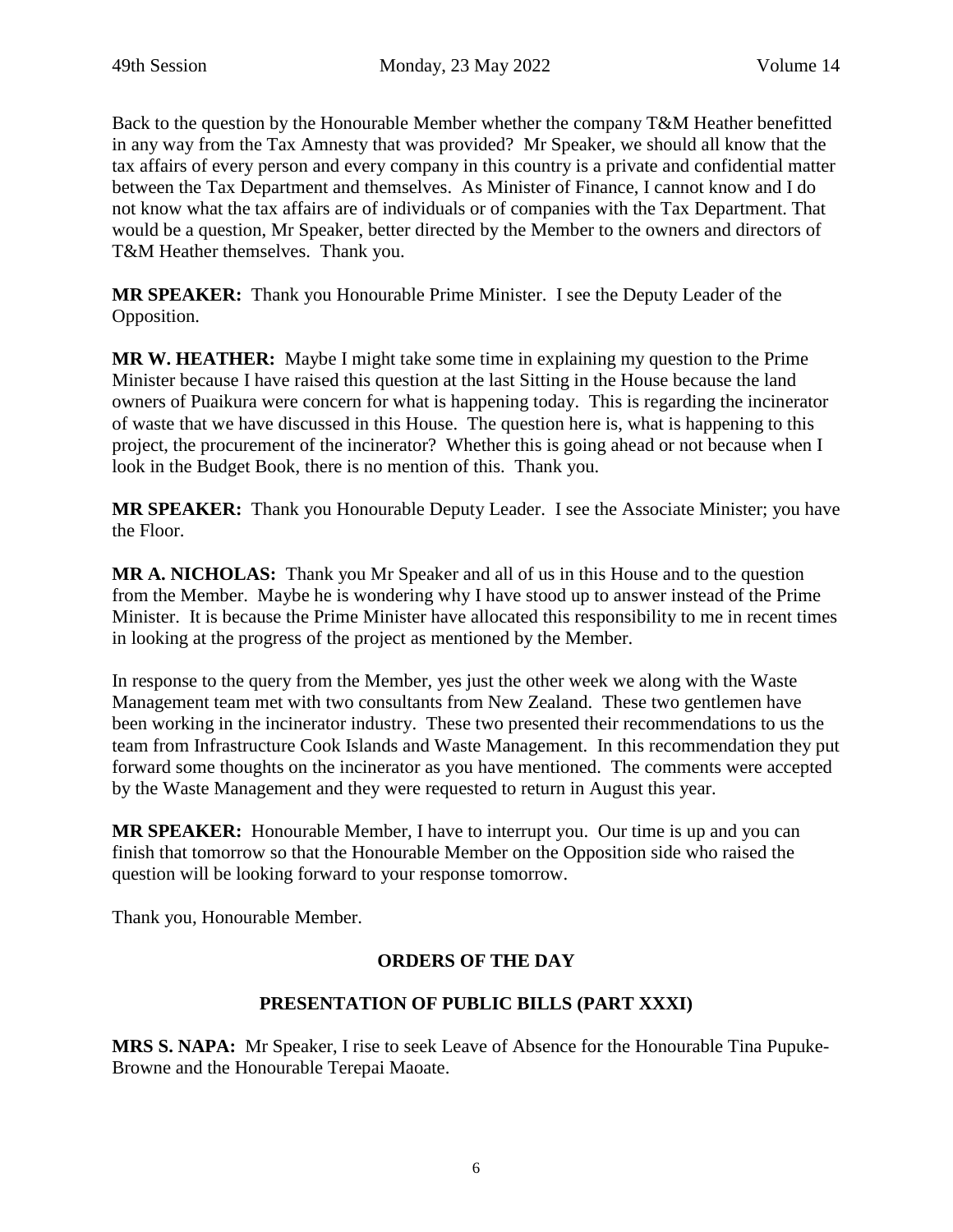**MR SPEAKER:** Thank you, Honourable Member. The Absence of Leave has been approved by the Speaker and I thank you for bringing that into Parliament. I will call for a Seconder?

## **Seconded by the Honourable Member, Tamaiva Tuavera**

# **ORDERS OF THE DAY**

# **PRESENTATION OF PUBLIC BILLS (PART XXXI)**

Our Bill for presentation is the Appropriation Bill 2022. I call the Minister of Finance, the Honourable Mark Brown; you have the Floor.

**CLERK AT THE TABLE (T. VAINERERE):** Short Title: Appropriation Act 2022.

**MR SPEAKER:** Can the Minister please name the date and time for the Second Reading of the Bill?

**HON. M. BROWN:** Forthwith, Mr Speaker.

**MR SPEAKER:** Thank you Honourable Minister of Finance. The Appropriation Bill 2022 is ordered for a Second Reading after the Presentation of Papers.

# **PRESENTATION OF PAPERS**

I call upon the Deputy Speaker, the Honourable Tingika Elikana, to present:

Parliament Paper No. 111 – Report on a Review of the Standing Orders.

**MR T. ELIKANA:** Thank you Mr Speaker. It is my honour to present:

# **Parliament Paper No. 111 – Report on a Review of the Standing Orders**

I now lay this on the Table.

**MR SPEAKER:** Thank you Honourable Tingika Elikana.

I now call upon the Honourable Minister Rose Toki-Brown, to present:

Parliament Paper No. 116 – Cook Islands National Superannuation Fund (Contribution Rates) Amendment Order 2021, Serial No. 2021/11.

**HON. R. TOKI-BROWN:** Mr Speaker, I have the honour to present:

# **Parliament Paper No. 116 on to the Table**

**MR SPEAKER:** I now call upon the Honourable Prime Minister Mark Brown, to present: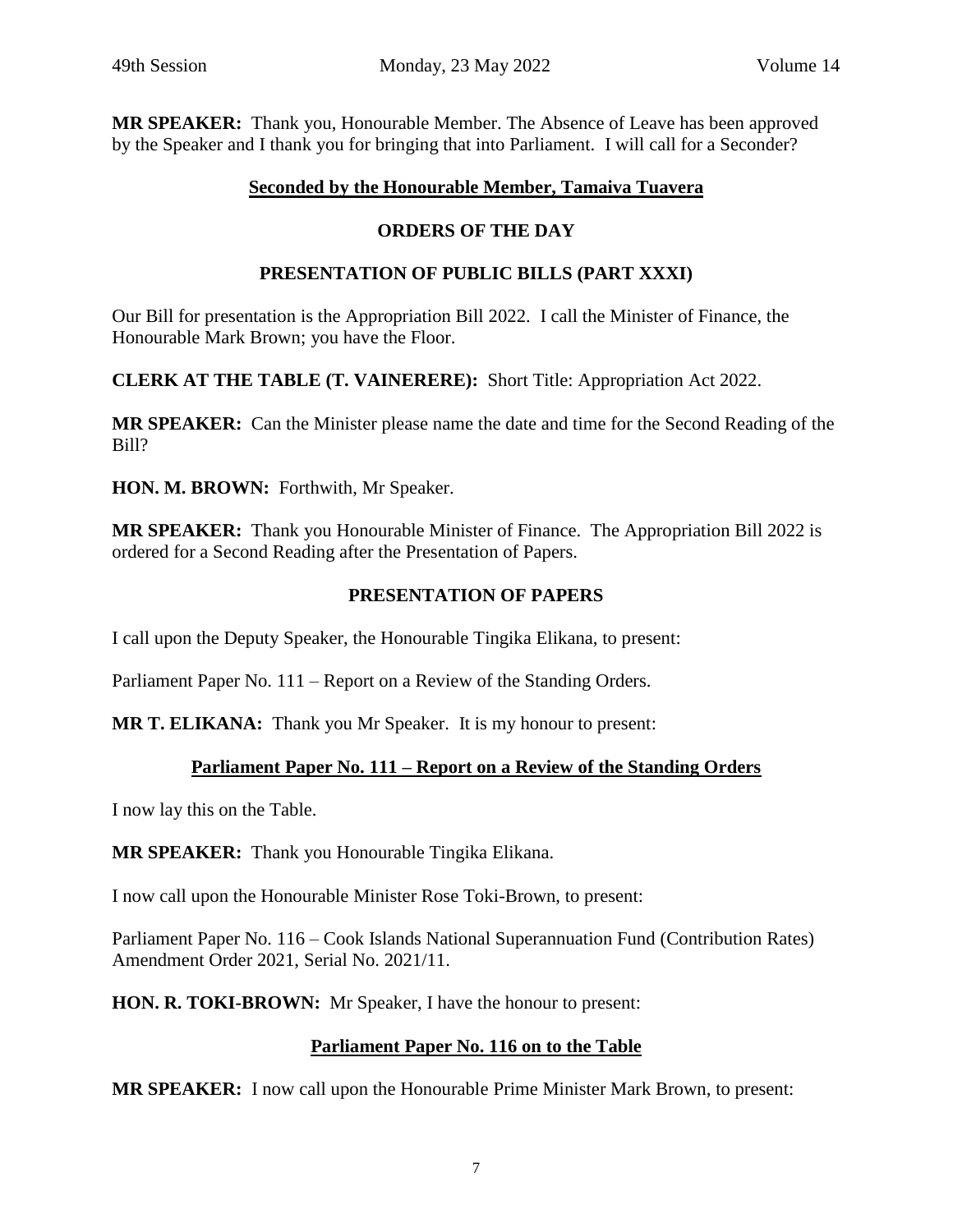Parliament Paper No. 117 – Environment (Montreal Protocol) Regulations 2021, Serial No. 2021/12 and;

Parliament Paper No. 118 – Transport (Motor Vehicle Licensing) Amendment Regulations 2021, Serial No. 2021/13.

**HON. M. BROWN:** Mr Speaker, it is my honour to present:

## **Parliament Paper No. 117 – the Environment (Montreal Protocol) Regulations 2021 and;**

# **Parliament Paper No. 118 – Transport (Motor Driving Licence) Amendment Regulations 2021, Serial No. 2021/13**

I lay these on the Table.

**MR SPEAKER:** Thank you Honourable Prime Minister.

I now call upon the Minister of Health, Honourable Rose Toki-Brown to present:

Parliament Paper No.119 – COVID-19 (Public Health Measures) Regulations 2021, Serial No. 2021/14 and;

Parliament Paper No. 120 COVID-19 (Air Boarder Entry Requirements) Regulations 2021, Serial No. 2021/15.

**HON. R. TOKI BROWN:** Thank you Mr Speaker. It is my honour to present to this House:

# **Parliament Paper No.119 – COVID-19 (Public Health Measures) Regulation 2021, Serial No.2021/14;**

## **Parliament Paper No. 120 – COVID-19 (Air Border Entry Requirements) Regulations 2021, Serial No.2021/15**

I lay these on the Table.

**MR SPEAKER:** Thank you Honourable Rose Toki-Brown.

I now call upon the Honourable Minister Vaine Mokoroa, to present the following Papers:

Parliament Paper No. 121 – Public Expenditure Review Committee (Appointment of Other Committee Members) Order 2021, Serial No. 2021/16;

Parliament Paper No. 122 – Justices of the Peace (Remuneration) Regulation 2021, Serial No. 2021/17 and;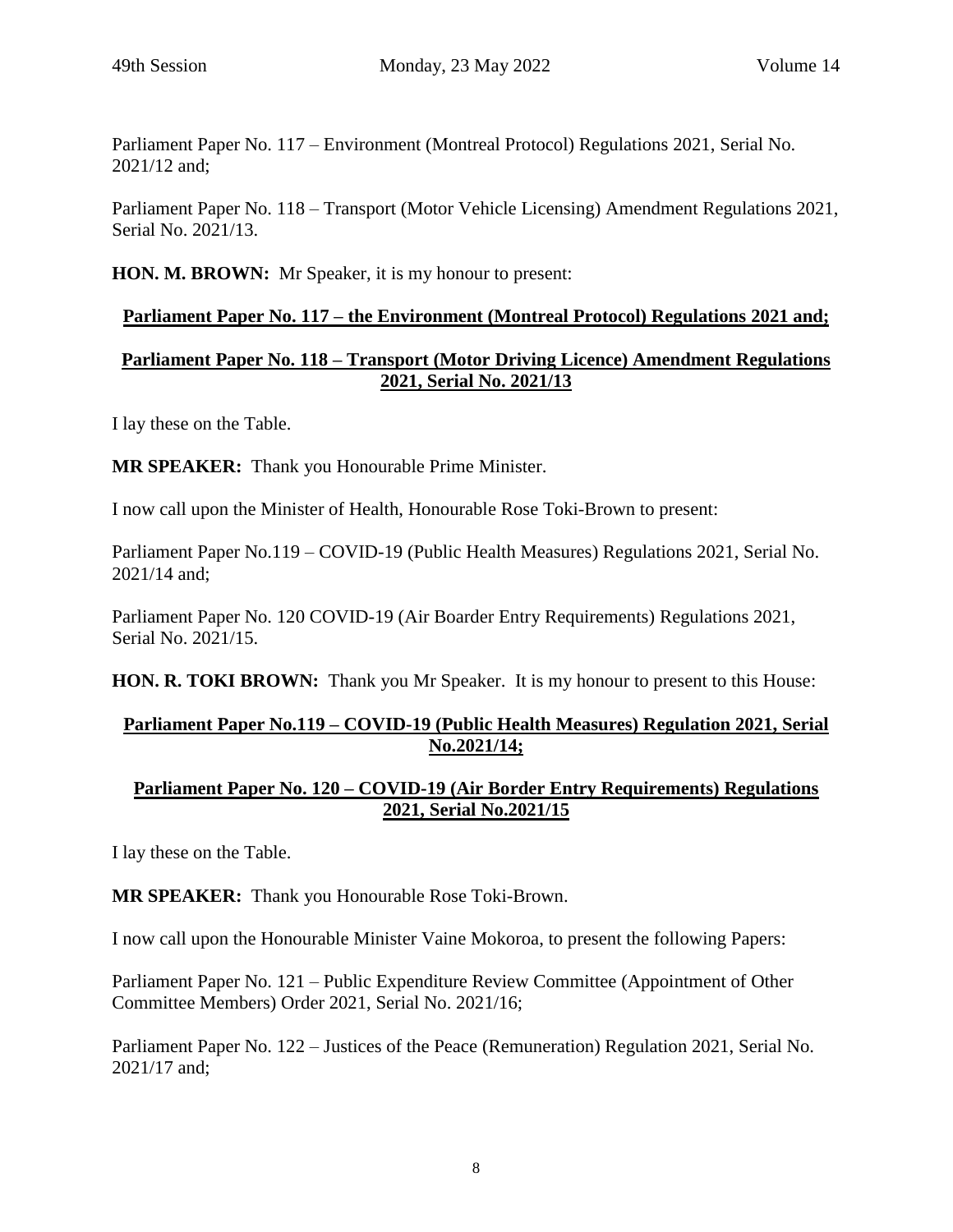Parliament Paper No. 123 – Te Mato Akamoeau Office of the Ombudsman Annual Report 2020/21.

**HON. V. MOKOROA:** Thank you Mr Speaker. It is my honour to present:

#### **Parliament Paper No. 121 – Public Expenditure Review Committee (Appointment of Other Committee Members) Order 2021, Serial No. 2021/16;**

#### **Parliament Paper No. 122 – Justices of the Peace (Remuneration) Regulation 2021, Serial No. 2021/17 and;**

#### **Parliament Paper No. 123 – Te Mato Akamoeau Office of the Ombudsman Annual Report 2020/21**

I lay these on the Table.

**MR SPEAKER:** Thank you Honourable Minister Vaine Mokoroa.

I call upon the Minister of Health, the Honourable Rose Toki-Brown, to present:

Parliament Papers No.124 – COVID-19 (Public Health Measures) Amendment Regulations 2022, Serial No. 2022/01 and;

Parliament Paper No.125 – COVID-19 (Public Health Measures) Amendment Regulations (No. 2) 2022, Serial No. 2022/02.

**HON. R. TOKI BROWN:** Thank you Mr Speaker. It is my honour to present:

#### **Parliament Paper No. 124 and Paper No. 125**

I lay these on the Table.

**MR SPEAKER:** Thank you Honourable Minister, Honourable Rose Toki-Brown.

I call upon the Minister of Ombudsman, Honourable Vaine Mokoroa, to present:

Parliament Paper No.126 – Ombudsman (Terms and Conditions of Appointment) Order 2022, Serial No 2022/03.

**HON. V. MOKOROA:** Thank you Mr Speaker and it is my honour to present:

#### **Parliament Paper No.126 – Ombudsman (Terms and Conditions of Appointment) Order 2022, Serial No 2022/03**

I lay this on the table.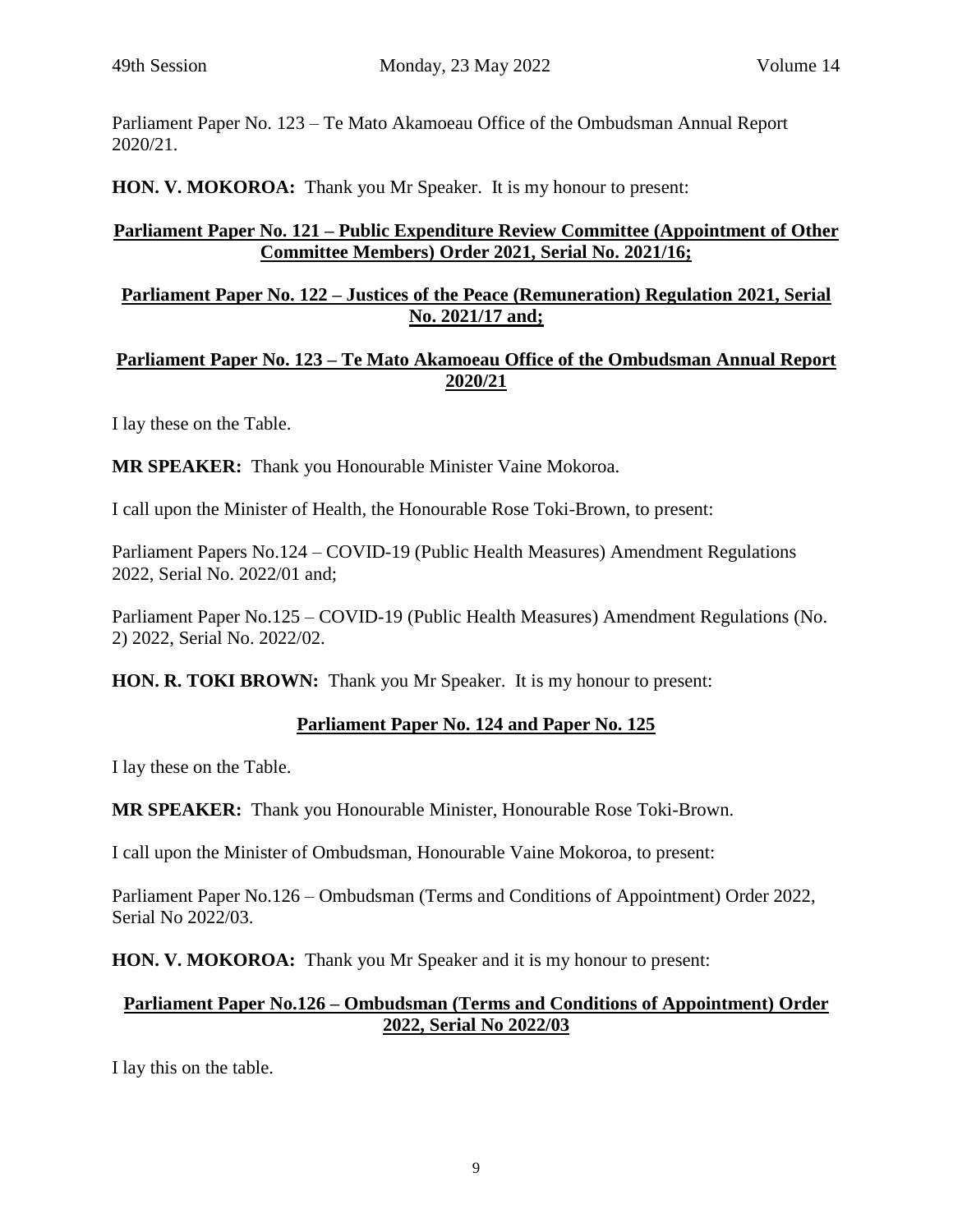**MR SPEAKER:** Thank you Minister Vaine Mokoroa.

I call upon the Minister of Health, the Honourable Rose Toki-Brown, to table the following Papers:

Parliament Paper No. 127 – COVID-19 (Air Border Entry Requirements) Amendment Regulations 2022, Serial No. 2022/04;

Parliament Paper No. 128 – COVID-19 (Air Border Entry Requirements) Amendment Regulations (No.2) 2022, Serial No. 2022/05;

Parliament Paper No. 129 – COVID-19 (Air Border) Regulations 2022, Serial No. 2022/06;

Parliament Paper No. 130 – COVID-19 (Public Health Measures) Amendment Regulations (No. 3) 2022, Serial No. 2022/07.

**HON. R. TOKI-BROWN:** Thank you Mr Speaker. It is my honour to present:

## **Parliament Paper No.127, Parliament Paper No.128, Parliament Paper No.129, Parliament Paper No.130**

I lay these on the Table.

**MR SPEAKER:** Thank you Minister Rose Toki-Brown.

I call upon the Honourable Minister, Honourable Vaine Mokoroa, to present:

Parliament Paper No. 131 – International Relationship Property Trusts Regulations 2022, Serial No. 2022/08.

**HON. V. MOKOROA:** Thank you, Mr Speaker. It is my honour to present:

#### **Parliament Paper No.131 – International Relations Property Trusts Regulations 2022, Serial No. 2022/08**

I lay this on the Table.

**MR SPEAKER:** Thank you Minister Vaine Mokoroa.

I call upon the Prime Minister, the Honourable Mark Brown, to present:

Parliament Paper No.132 – Cook Islands Immigration Act Commencement Order 2022, Serial No. 2022/09 and;

Parliament Paper No.133 – Cook Islands Immigration Regulations 2022, Serial No. 2022/10.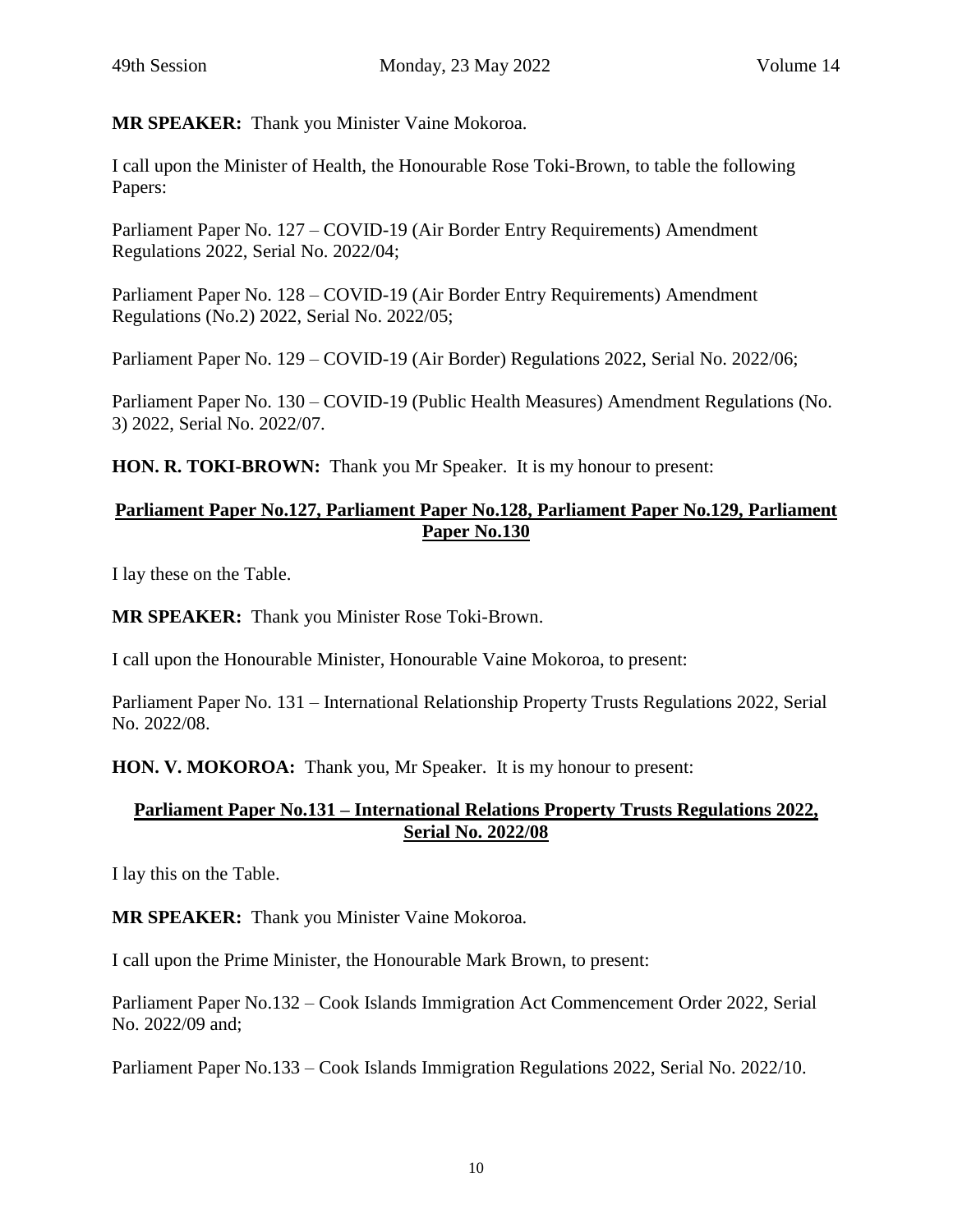**HON. M. BROWN:** Thank you, Mr Speaker. I have the honour to present:

# **Parliament Paper No. 132 – Cook Islands Immigration Act Commencement Order 2022, Serial No. 2022/09 and;**

# **Parliament Parliament Paper No. 133 – Cook Islands Immigration Regulations 2022, Serial No. 2022/10**

I lay these on the Table.

**MR SPEAKER:** Thank you, Honourable Mark Brown.

I call on the Minister of Health, the Honourable Rose Toki-Brown, to present:

Parliament Paper No. 134 – COVID-19 (Public Health Measures) Regualtions 2022, Serial No. 2022/11 and;

Parliament Paper No. 135 – COVID-19 (Border Entry Requirements) Regualtions 2022, Serial No. 2022/12.

**HON. R. TOKI-BROWN:** Thank you Mr Speaker. I have the honour to present:

#### **Parliament Paper No. 134 – COVID-19 (Public Health Measures) Regualtions 2022, Serial No. 2022/11 and;**

## **Parliament Paper No. 135 – COVID-19 (Border Entry Requirements) Regualtions 2022, Serial No. 2022/12**

I lay these on the Table.

**MR SPEAKER:** Thank you Honourable Rose Toki-Brown.

I call on the Honourable Vaine Mokoroa, to present:

Parliament Paper No. 137 – PERC Report on Complaint regarding Integrity of Information produced by Revenue Management Division (RMD) and;

Parliament Paper No. 138 – PERC Report on Complaint received regarding Revenue Management Division at the Ministry of Finance.

**HON. V. MOKOROA:** Thank you Mr Speaker. I have the honour to present:

## **Parliament Paper No. 137 – PERC Report on Complaint regarding Intergrity of Information produce by Revenue Management Division (RMD) and;**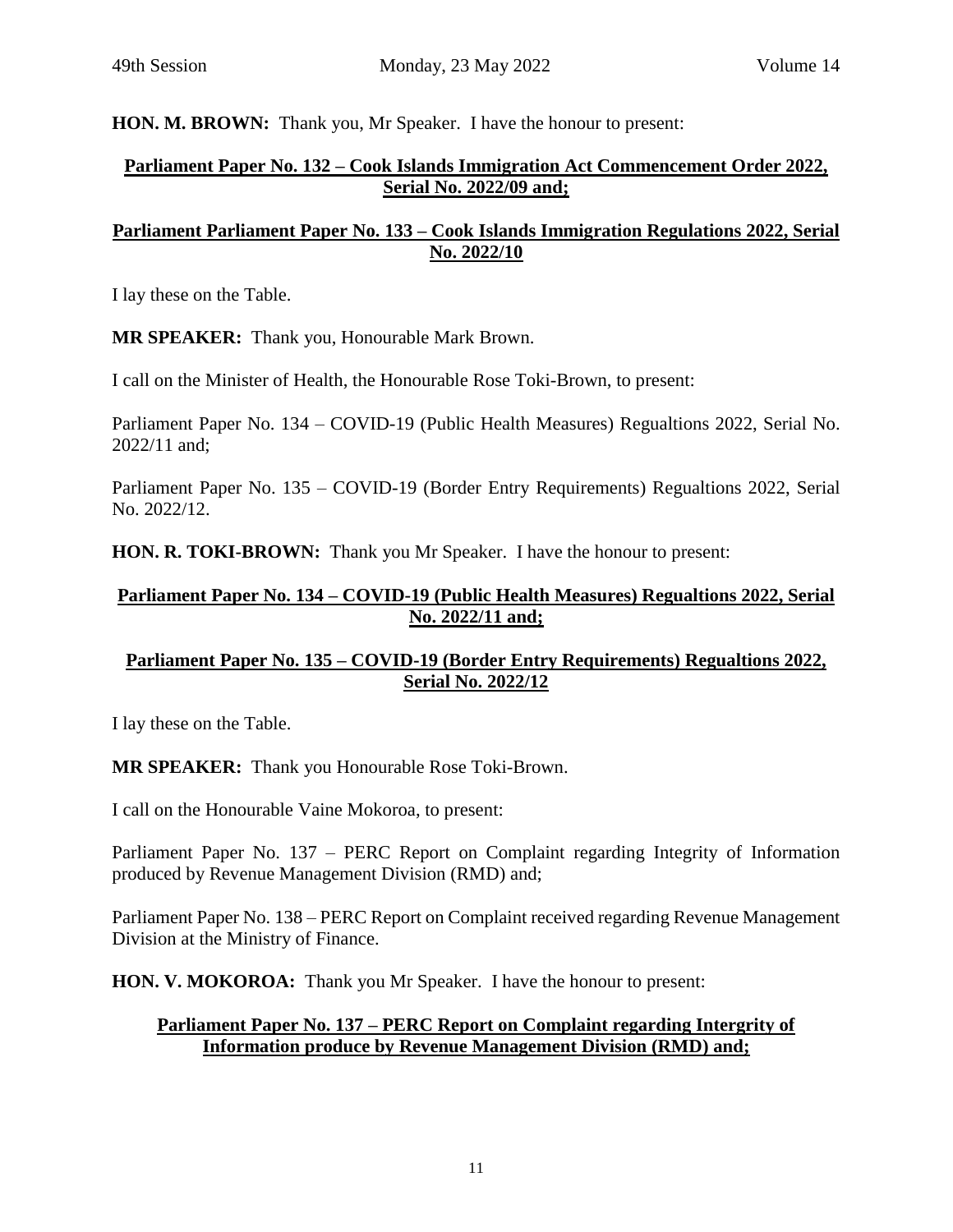#### **Parliament Paper No. 138 – PERC Report on Complaint received regarding Revenue Management Division at the Ministry of Finance**

I lay these on the Table.

**MR SPEAKER:** Thank you Honourable Minister Vaine Mokoroa.

I call on the Chairman of the Public Accounts Committee, the Honourable Tingika Elikana, to present:

Parliament Paper No. 139 – Public Accounts Committee Report on the Review of the Appropriation Bill 2022/2023.

**MR T. ELIKANA:** Thank you Mr Speaker. I have the honour to present:

#### **Parliament Paper No. 139 – Public Accounts Committee Report on the Review of the Appropriation Bill 2022/2023**

I lay this on the Table.

**MR SPEAKER:** Thank you Honourable Tingika Elikana. That concludes the Presentation of Papers.

## **ORDERS OF THE DAY**

Appropriation Bill 2022. I call the Leader of the House on the Floor.

**MS T. BROWN:** Thank you Mr Speaker. I move:

#### **That Standing Order 224 be suspended to enable the House to proceed on the Appropriation Bill 2022, forthwith**

**MR SPEAKER:** Thank you Leader of the House, the Honourable Tehani Brown. I call for a Seconder to the Motion?

#### **Seconded by the Honourable Member, Tingika Elikana**

The Question is:

#### **That the Motion be agreed to?**

#### **Motion agreed to**

I now call the Minister of Finance for the Second Reading of the Appropriation Bill 2022.

**HON. M. BROWN:** Thank you Mr Speaker. I move: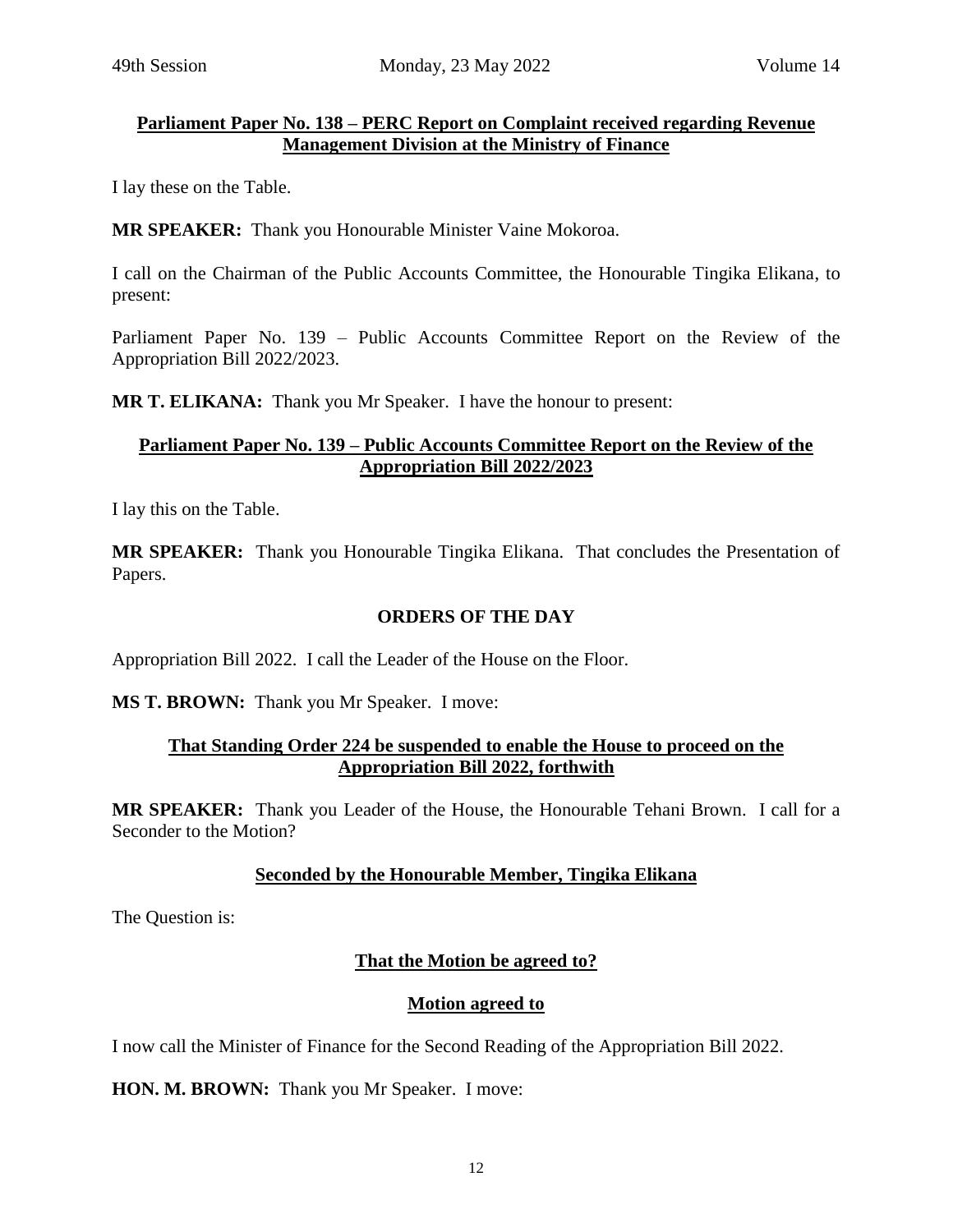# **That the Appropriation Bill 2022 be read a Second Time**

**MR SPEAKER:** You may continue Honourable Prime Minister.

**HON. M. BROWN:** Thank you to the Speaker of the House as well as to all Honourable Members and to the Queen's Representative, Sir Tom and Lady Marsters and your family. All our traditional leaders of the land, Kaumaiti Nui, the President of the House of Ariki as well as all the Aronga Mana. Throughout all the Churches in our nation, the different Denominations and your leaders, greetings to you all. To our island governments and your leaders out there, greetings to you today.

To my Cabinets and Members of Government as well as the Honourable Members of the House, greetings to all of us this afternoon. To all our people listening by radio and watching on livestream here on Rarotonga, the Pa Enua and all those who live a far in New Zealand, Australia and the rest of the world, to you all, greetings.

Mr Speaker, the last two years have been tough and as a country, we have faced many challenges with our borders closed for many months. We have experienced the largest economic recession in Cook Islands history and one of the largest economic impacts in the world.

We have seen many of our people both Cook Islanders and migrant workers leave the country for opportunities elsewhere and this year after two years of keeping the virus out, we have accepted the inevitability of COVID-19 to enter our community but only on our terms. But Mr Speaker, as a country, our people have risen to face these enormous challenges together and we are prevailing.

I want to say again how proud I am of the way our country and our people have come together in our battle against this COVID Pandemic. We, your Government, have not underestimated the struggle that many, just like us, have faced. But we have not been alone in this struggle, we have faced them together as a nation, a nation I am very proud to lead.

This is our third Budget since the start of the Pandemic. In the last two Budgets, we showed strong decisive leadership and made bold decisions to show that by working together we would keep our people safe and we would support our people through these tough times. Today, I am asking you to keep that faith.

Budget 2020 was the Budget of Blessings. While our economy was hit hard, we were blessed in that we were in a position of financial strength and moved quickly to ensure that worst of the storm had missed our little paradise. The 2020 Budget also set the foundation for our response to the pandemic supporting our economy through a stimulus and support package, valued at around 20 percent of our GDP. Since then, we have supported hundreds of our Cook Islands businesses both large and small since the start of the pandemic, paying over \$104 million dollars in wage subsidies, business and sole trader grants as well as trading grants.

Budget 2021 was the Revival Budget. The Revival Budget focused on critical measures to protect our people and stimulate the economy as we moved from response to recovery. We can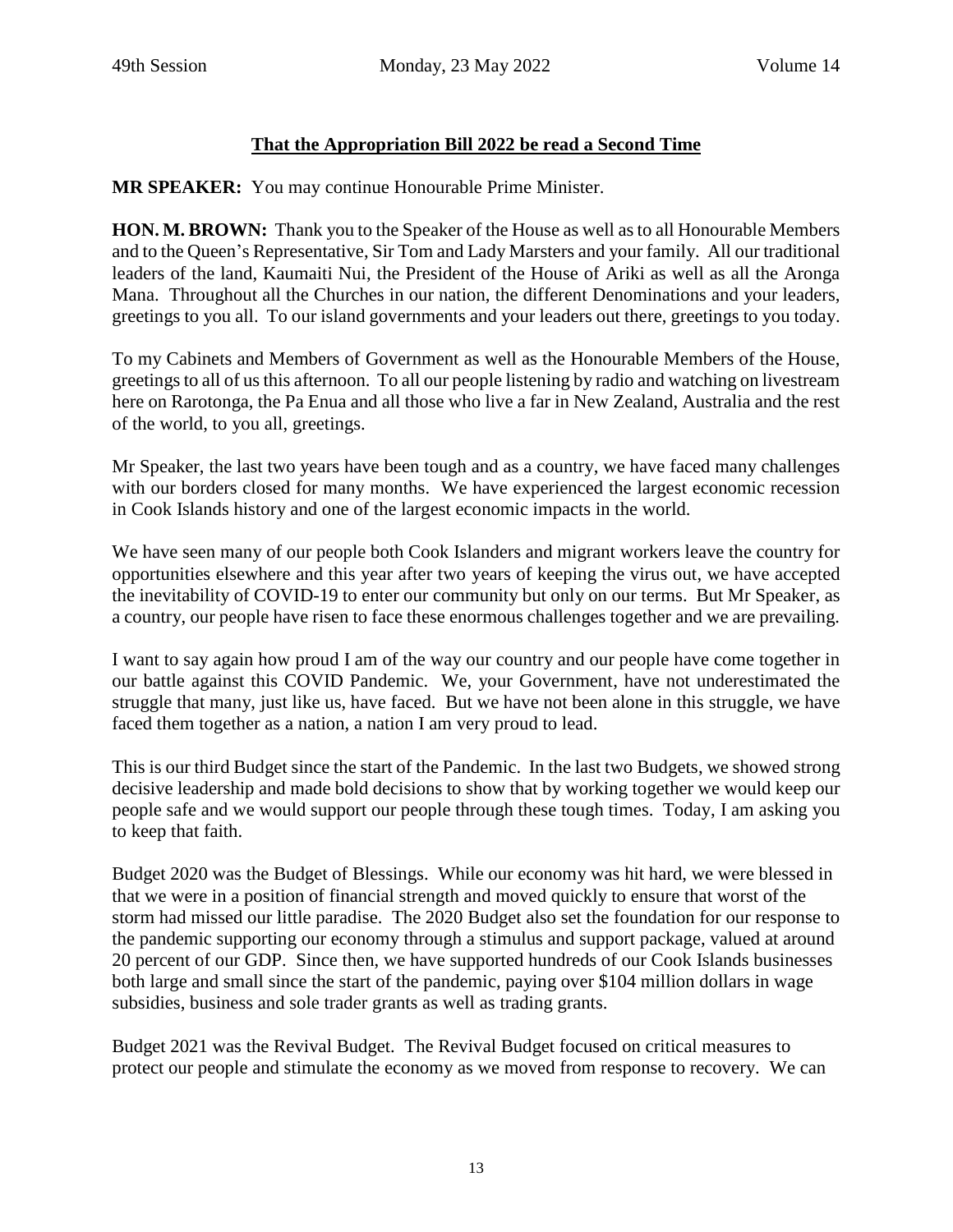see that our health response and economic stimulus measures have been working even with our borders closed for six months last year and omicron entering our community in February.

This year, our economy has grown by 11.5 percent, the first step in our recovery. So, our economic heart is still beating and it is starting to beat stronger and faster. Much of this growth Mr Speaker, is due to our borders reopening in January and visitors returning to our country. At the end of last year in December, we had to make a critical decision. Do we listen to the fearmongering of the Democratic Party and the United Party to keep our border closed or do we follow the science and the best medical advice?

It was a difficult decision Mr Speaker, but I am confident that we made the right one because this was a decision which affected everyone in the Cook Islands to open our borders again, knowing that doing so would increase the chances of COVID entering the country but that not doing so would be an even worse outcome for all our people and our country.

We needed to allow time for all of our key government agencies to be ready and over the past two years, they have prepared knowing that the day would come that we would have to face this virus and they did and our people prepared well. Our vaccination rate is amongst the best in the world and we have upgraded our health systems and testing capacity. When we reopened our borders, all of our preparations paid off, COVID came to our country but it came in on our terms.

Since we detected our first omicron infection on the  $15<sup>th</sup>$  February, we have recorded over 5, 300 cases and just one death and while that one death still hurts, and while isolation and quarantine measures had led to destructions to many businesses, we are incredibly fortunate to be in the position we are today with no serious cases due to COVID.

It is not luck that has seen us reach this point Mr Speaker, but diligence, hard work and careful management and our faith, our high vaccination rates and our preparations and our prayers have kept us safe and we thank God for His continuous protection of our Cook Islands.

From an economic perspective, we see that over 50,000 tourists by the end of June will arrive. Those tourists are bringing in vital dollars to our economy, supporting and creating new jobs and businesses and so far, we have successfully balanced the risk of opening our borders and we will continue working hard to do so.

Mr Speaker, before I introduce this year's budget, there are government and community groups who have and continue to work incredibly hard in responding to the pandemic in particular Te Marae Ora and our Community Puna Organizations. I would like to take a moment to acknowledge them, I and our community do see your efforts and we say thank you. We would also not be in the position we are today Mr Speaker, without the generosity of our development partners who have collectively provided \$103 million over the last three years to support our response to the COVID-19 pandemic.

In particular, I would like to make special mention of the New Zealand Government who provided \$50 million in budgetary support this year as well as almost \$700,000 for vaccinations and RAT test kits. This has been a significant help in our response to the pandemic and New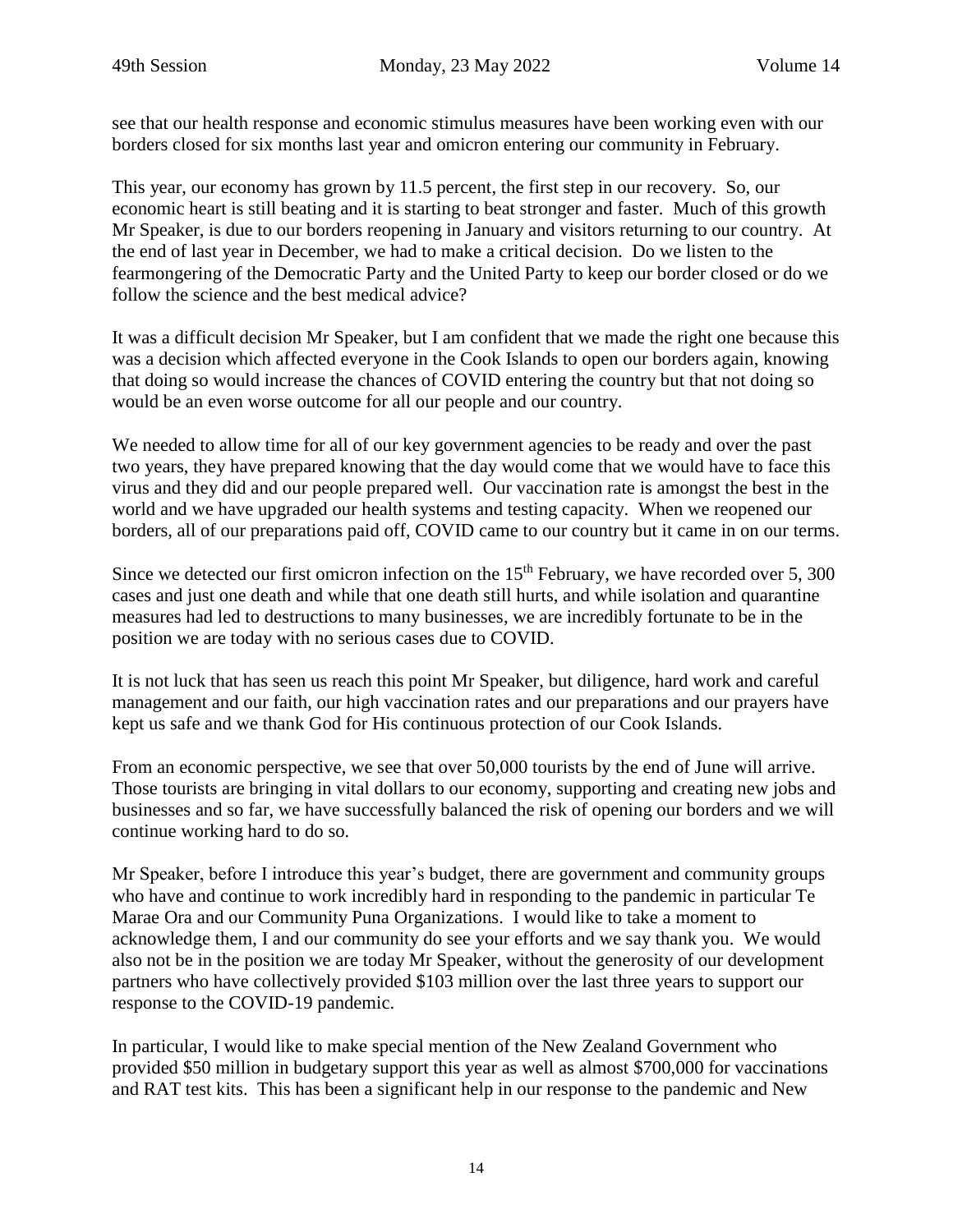Zealand's additional commitment of \$40 million in capital investment will be critical in aiding our economic recovery as we move forward.

**MR SPEAKER:** Honourable Prime Minister, I will have to interrupt you. It is now time for recess and you may continue when we resume after lunch.

Parliament is now suspended and will resume at 3.00 p.m.

# **Suspended at 2.28 p.m.**

## **Sitting resumed at 3.02 p.m.**

**MR SPEAKER:** All be seated please. May I remind all Honourable Members, when we have a break, please look at your time! We need to complete our Sitting properly rather than sitting in the mess. Thank you Honourable Members.

Before we suspended, the Honourable Prime Minister had the Floor and I would like to ask our Translator to carry on with the Speech from the Honourable Prime Minister.

**HON. M. BROWN:** Other key development partners, Mr Speaker that have helped us during this time have been the Australian Government, the People's Republic of China, Japan and the Asian Development Bank and the Cook Islands Government offers to these countries and these Organizations our sincere thanks.

Mr Speaker, today's Budget shows the policies of the last two years have worked. We have held the faith in the measures introduced for our Health response and our economic response and we are now in a stronger position than we thought even in December, today's Budget shows that we are on the right path to recovery.

While no one will know when we will be done with COVID, as we look around at all that we have accomplished and the progress we have made, we can see that our journey has been and continues to be a successful one against the enormous challenges that were before us.

We can be cautiously optimistic that now we have passed the peak of infections on Rarotonga and Aitutaki and we are managing it in the Pa Enua and as travel continues to resume and there will be better days ahead.

Last year we saw the light at the end of the tunnel. Now we are emerging out of the tunnel and into the brightness of a new day and if we keep the momentum of the last two years, not only will we make it through but we will climb higher than we have ever been as a country and that is why, Mr Speaker the theme of this year's Budget is, 'Keeping the Faith'.

Keeping the faith, Mr Speaker and by that I mean keeping the faith in ourselves as a sovereign nation, in our ability to overcome adversity and in our support for one another as people, keeping the faith in the course that we are taking to regrow our economy and Mr Speaker, keeping the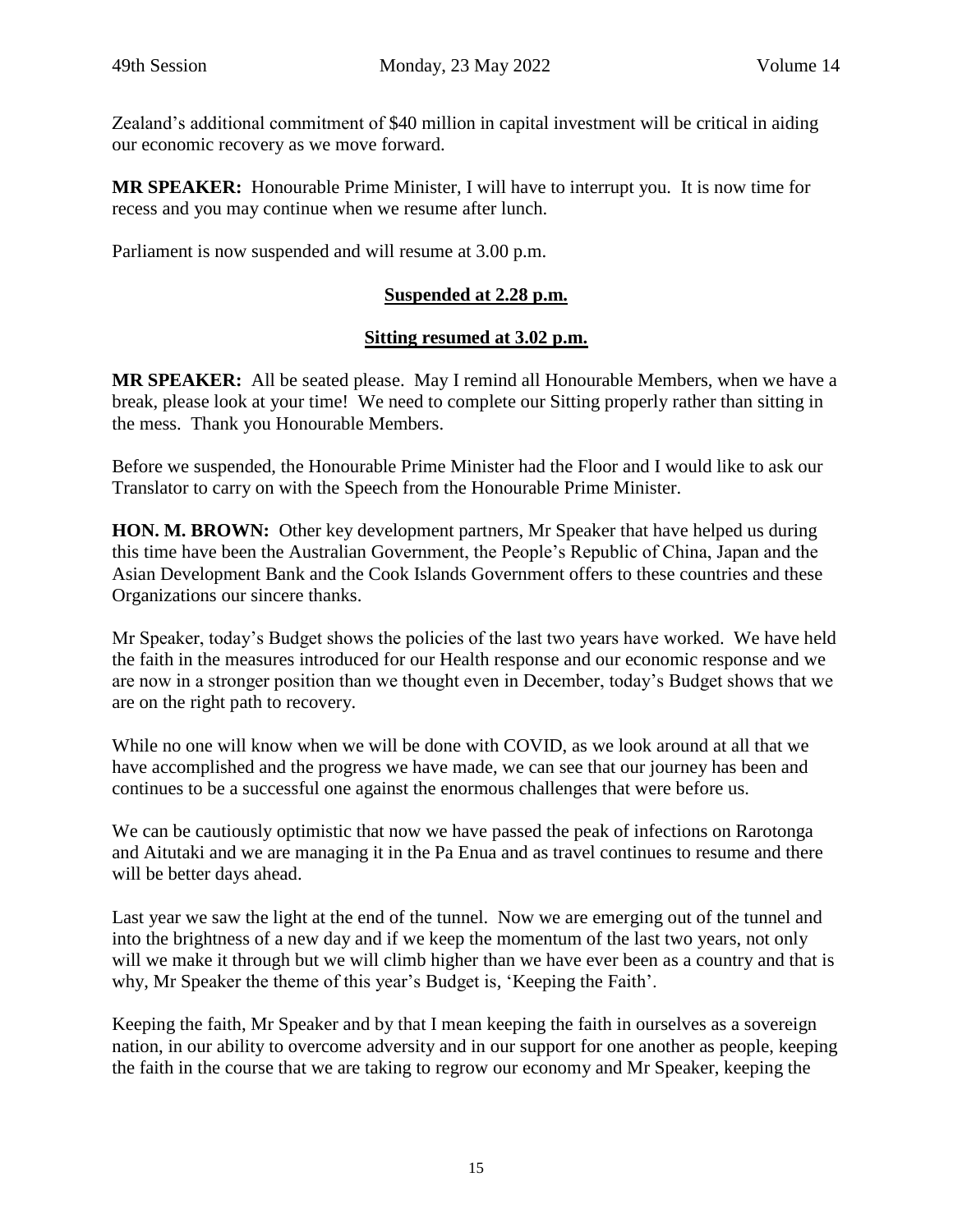faith in our government and that we will continue to guide our Nation for the betterment of all our people.

Mr Speaker, today's Budget shows that despite the uncertainties ahead, the Cook Islands economic outlook is showing early positive signs of moving out of the depths of the pandemic and moving back towards the prosperity we experienced prior to the pandemic, back to our graduated status as a high income country.

Following a decrease of 23.4 percent over the 2020 and 2021 years, our gross domestic product or GDP is on the rise again and we expect GDP to grow by 11.5 percent in 2022 and again by around 14 percent in 2023. This is a very strong growth rate but is not at all unusual when recovering from the economic shock that we have just had. However, we expect to see higher inflation over the next couple of years mostly due to the global supply issues and the Russian war with Ukraine. On the short term we expect prices to increase by 4.3 percent in 2022 and 3.9 percent in 2023.

This inflation, Mr Speaker is not something that government can control as it is coming from outside our country and it will affect government as it will affect our people through rising costs and despite, Mr Speaker a significant reduction in national income and having to climb out of our deepest recession in history, this Budget, Mr Speaker will still manage to give some increases to our vulnerable. This Budget includes measures to provide some immediate relief for the vulnerable in our society while in the longer term the work done through our economic recovery roadmap will help reduce the impact of inflation.

Mr Speaker, earlier this year I promised to increase pensions in response to rising inflation. Today I am fulfilling that promise. Our Mamas and Papas on fixed retirement incomes both on Rarotonga and the Pa Enua will feel the pinch as the cost of bread, fuel and other necessities increase.

From the  $1<sup>st</sup>$  July Mr Sepeaker, the Old Age Pension will increase by \$20 per month. This means that people aged in the 60 to 69 will now recieve \$520 a month, and people over 70+ will now receive \$720 a month. It is remarkable Mr Speaker that even in this tight fiscal environment that we are still able to provide an increase immediately.

I can see the Members of the Opposition are very happy of this announcement. Furthermore Mr Speaker, to assist with the impacts of rising prices, the government has also decided to increase the Minimum Wage from \$8 to \$8.50 an hour. For a worker on 35 hours per week, that is an additional \$900 a year and increase of 6 and quarter percent.

There is a simple rule that I keep in mind as your Minister of Finance, over the last 12 years that has kept our country's finances stable and growing over the last 12 years and that is, you can only spend what you earn.

As a country, our earnings had been growing at a high rate until COVID devastated the world. We were fortunate that we put aside money over the years of prosperity to allow us to protect our economy during the times of turmoil. We know that we will recover, Mr Speaker, our Economic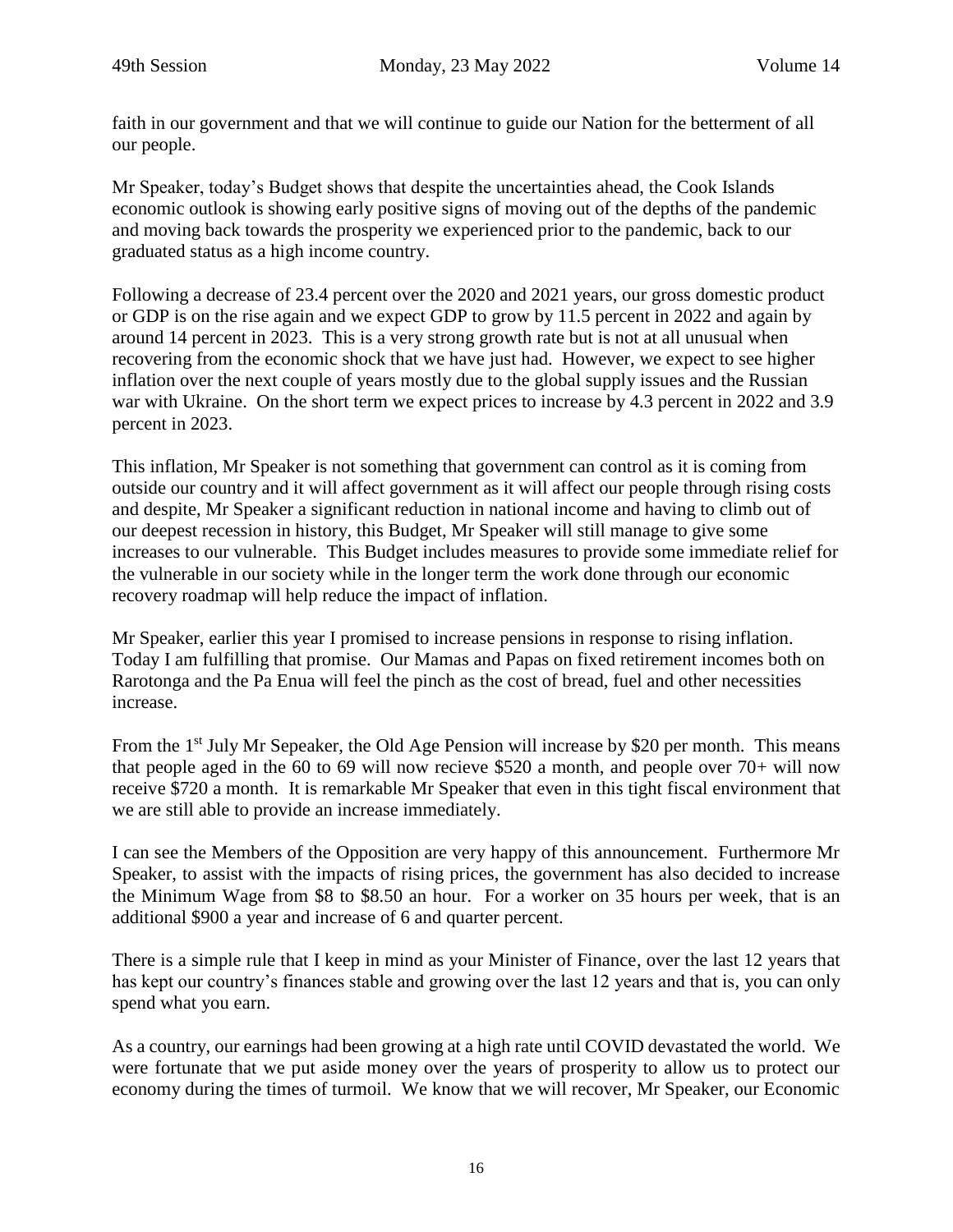Response over the last two years has bought us time, time to get back on our feet and time to regrow our economy. That is why, even though we have not got back to pre-COVID financial levels, I am confident that increasing the support for our Pensioners and low income earners will be affordable as our economy gathers steam. That first step will be determined by how quickly we see tourists return to our islands.

The influs of tourism represents a welcome boost to the local economy. Tourist numbers have increased from 7,500 in 2020/21 to 50,300 in 2021/22 and we expect to see this trend continue, with 121 thousand for 2022/23 and 165 thousand 2023/24 as we continue to rebuild our tourist markets.

But we know that we must look beyong tourism to grow our econnomy, Mr Speaker over the longer term. I have said before that economic diversification has always been on our agenda and this challenge cannot be addressed overnight.

We know that to support our private sector to invest in new industries, we need to first have the right economic foundations in place. This means, providing better internet connectivity in the Pa Enua, taking more business practices online and ensuring our business and investment laws provided an enabling environment for all types of businesses.

Be assured Mr Speaker, that through the Economic Recovery Roadmap measures this Government is providing a solid economic foundation for diversification. One only needs to look at our emerging Seabed Minerals program to see that significant millions will be spent on exploring and gaining knowledge of our deep ocean. We expect some of that investment to spill over to domestic economy as it has already started.

Turning towards fiscal responsibility now Mr Speaker, this year's Budget moves us towards more neutral fiscal stance, as we begin to unwind the short-term stimulus measures in favour of longerterm reforms and investment in infrastructure.

By this, I mean as we move from the Response to Recovery phase of the Pandemic, Governments spending shifts more towards 'business-as-usual'. We still need to spend to stimulate our economy, but we will move our focus from measures such as the Wage Subsid and Business Grants to infrastructure investment that keeps our people employed.

In 2021, the Government agreed to revise our fiscal rules. The whole world has changed and what worked before does not work now. We need to change the fiscal rules to be able to compete in this new world. These are the rules that guide how much we can spend each year. The scale of the economic shock and the debt.

The scale of the economic shock and the debt that Government has taken on to support our private sector over the past years meant that the rules we had before were not right for where we are today.

There are two important changes, the first is that Government needs to hold minimum cash reserves and the second is that we have increased our net debt ratio, that is the percent of GDP that we can borrow. We have increased this ration, Mr Speaker to a maximum of 65 percent of GDP, and this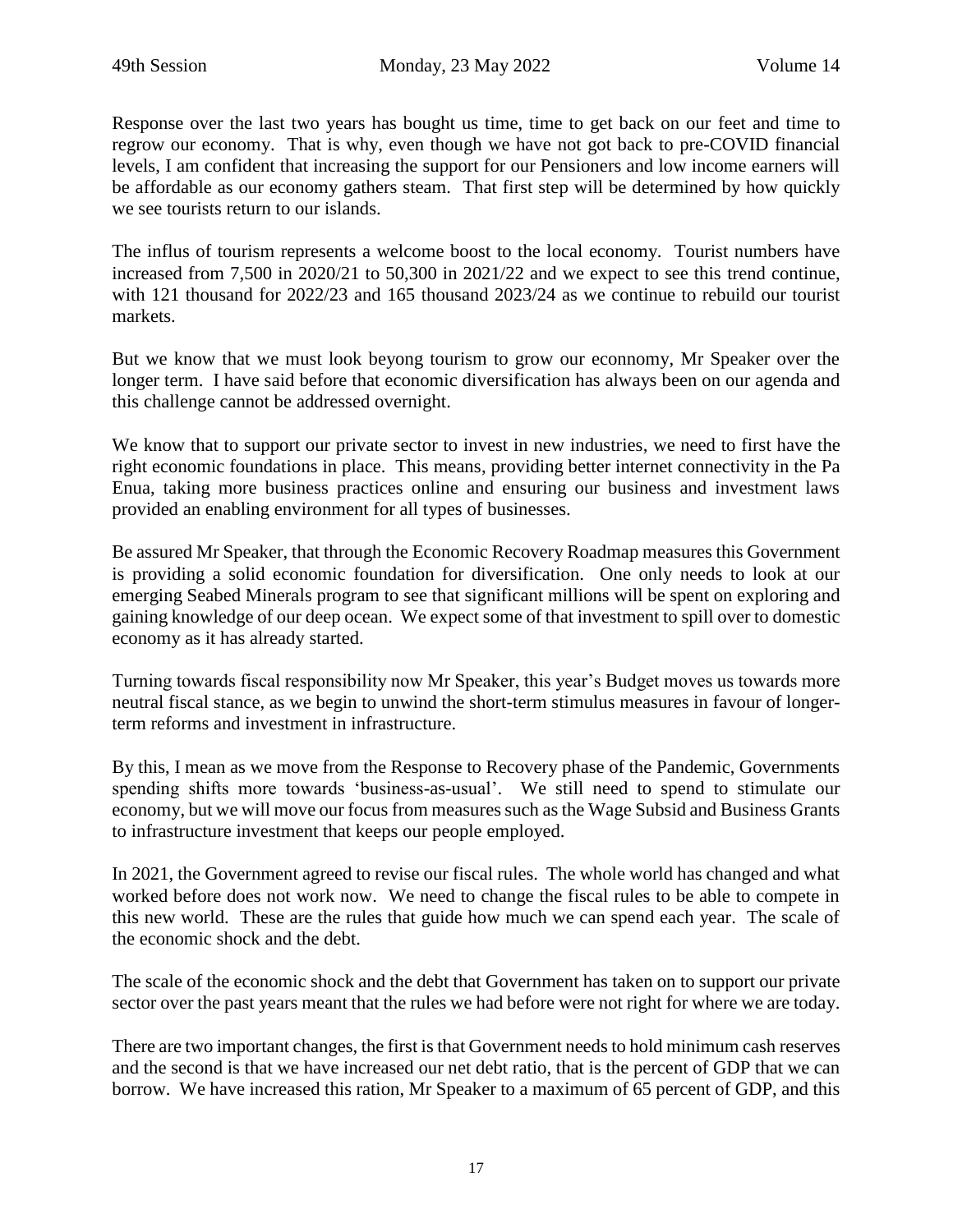sounds like a very high amount but it is in fact now quite a normal level by international standards and our team at the Ministry of Finance have assured me that this is a sustainable level. I must also assure you, Mr Speaker that we have not borrowed to this level, it is simply what the rule allows us to do.

These two rules together Mr Speaker means that we need to keep some cash in the bank and that we can only borrow so much to do that. This is important to ensure that government has enough money available to respond in the event of an economic shock or a natural disaster. For example, if a large cyclone were to impact one or more of our lands and cause a halt to our revenues, the Government would need enough cash to respond and to cover our operations.

In this coming years Budget we have again has to depart from our fiscal rules to help manage the recovery. This gives us a little more flexibilty to respond to the needs of the economy as it gets back on its feet again, allowing us to invest extra funds into the Economic Recovery Roadmap and our ongoing response to COVID-19 whilst we protect our people in the Pa Enua.

Our cash position has improved by over \$35 million since 2021/22 Budget, helping us to support the economy in recovery.

While it is early to say, if the economy recovers as we expect it to, we will be able to meet all the rules for the 2023 Budget. Our economist and budget team at MFEM as they rightly should, take a very conservative approach to forecasting, but as we all know by now I am an optismistic man, and history tells me the we will do better.

For example, visitor arrivals in April were already almost 2,000 more than we assumed when preparing this Budget.

This shows the potential for even better outcomes than we planned for. Funding our response to the pandemic has come at a steep cost and we borrowed \$130 million to fund our response to COVID. This is a large increase in debt but it is an increase without an alternative. If we did not do what was needed to keep our businesses afloat and our people alive, then the consequence would have been much worse, businesses would have gone bankrupt, loans would have been foreclosed and homes lost or sold off. We would have lost a lot more of our people to New Zealand and Australia, people's savings would have been lost and we would have regressed to a Third World Country living standards. Even worse Mr Speaker, we would have the impact of what economists call Economic Scaring where our economy would have been reduced to such a poor state as to never being able to recover on its own.

Your Government saw of this consequence and made the borrowing decision to ensure this did not happen. We knew what we needed to do as a country to respond and to keep our economy alive. The increase in debt and the need to repay it with interest will be a key challenge for us. Our debt servicing costs are forecast to increase to over \$30 million per year by the end of this decade. This three times our current servicing costs and will demand a significant part of our revenue.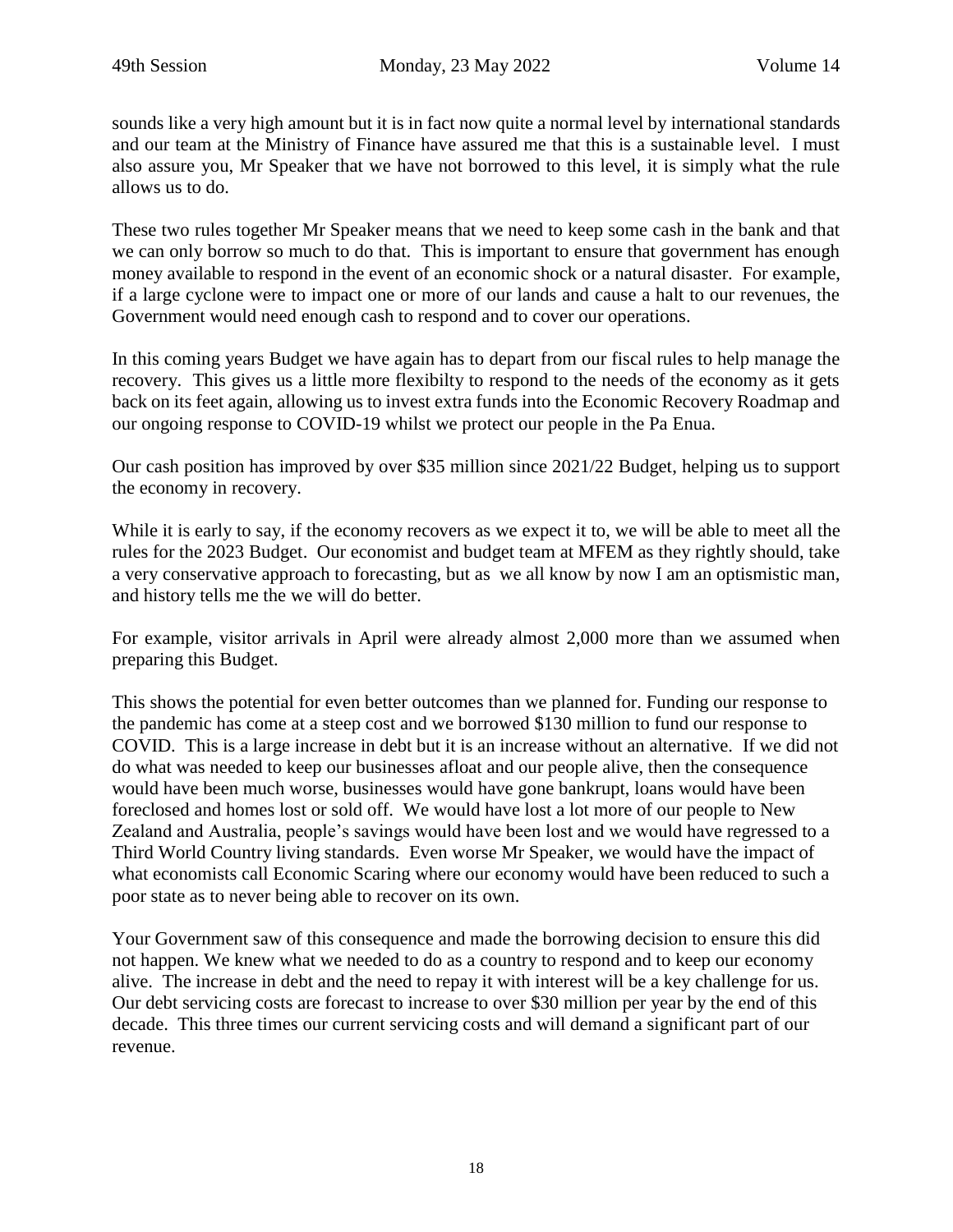That is why Mr Speaker, along with our fellow Pacific Island countries, we are talking with our funding partners about our loan contracts so that debt servicing can be maintained at sustainable levels. Capping our debt repayments over the short term is necessary so we can continue to focus investment on growing the economy and lifting standards, increasing productivity quickly is the key to avoiding debt distress. Despite Mr Speaker the Opposition calling for cuts to public spending, now is not the time for austerity. Government still needs to stimulate the economy and provide fiscal interventions to help us get back on track and we will continue to do this through the Economic Recovery Roadmap and the Capital Investment Program.

This time last year Mr Speaker, I announced the Economic Recovery Roadmap or the ERR as our guide out of the biggest recession our country has ever seen. The ERR prioritizes elements of the Economic Development Strategy that we announced in 2019, just as COVID-19 was emerging. Unfortunately, the extended border closure from August 2021 also meant that we have to shift back to the continuation of the economic response and the measures such as the wage subsidy and the business grants. We have spent the vast majority of our ERR funds more than \$42 million this year on financially supporting our people. It has been a large but necessary cost.

But with things starting to look up now our focus is again turned to the policies and reforms that will help guide our recovery. This year's budget includes a further \$5.2 million for the ERR and a total of \$8 million over the next four years. These a broad ranging initiatives that are intended to address economic growth by reducing barriers to competition, growing our labour force, making government more efficient and by focusing our Capital Investment Plans on projects that can offer a greater level of economic stimulus straight away.

You have heard me talk about the ERR work streams before so I won't go into detail here other than to highlight the work that is being done right now to support our private sector businesses with streamlined Immigration and reduced fees so that we can get our labour force back to where it needs to be to support our tourism industry. To our businesses, we have heard you and we have responded.

The COVID-19 Medical Response Fund is a further important expenditure item in this Budget. These funds have been allocated to continue our response to COVID-19, strengthening our medical services, particularly in the Pa Enua and being ready to respond as the pandemic makes its way through our Pa Enua.

While we pray to God for His mercies to our small nation, we also know that God helps those who help themselves and to this end, we have allocated \$5 million to this important work. We also pray that we will not need to spend any of it but we are ready if we need to.

Mr Speaker, I have spoken many times about the importance of Capital Expenditure in responding to the economic shock and about its ability to engage local companies, employ workers and stimulate our economy especially when investment from the Private Sector is limited. Governments the world over know this and we in the Cook Islands are no different. That is why it is one of the economic recovery roadmap work streams.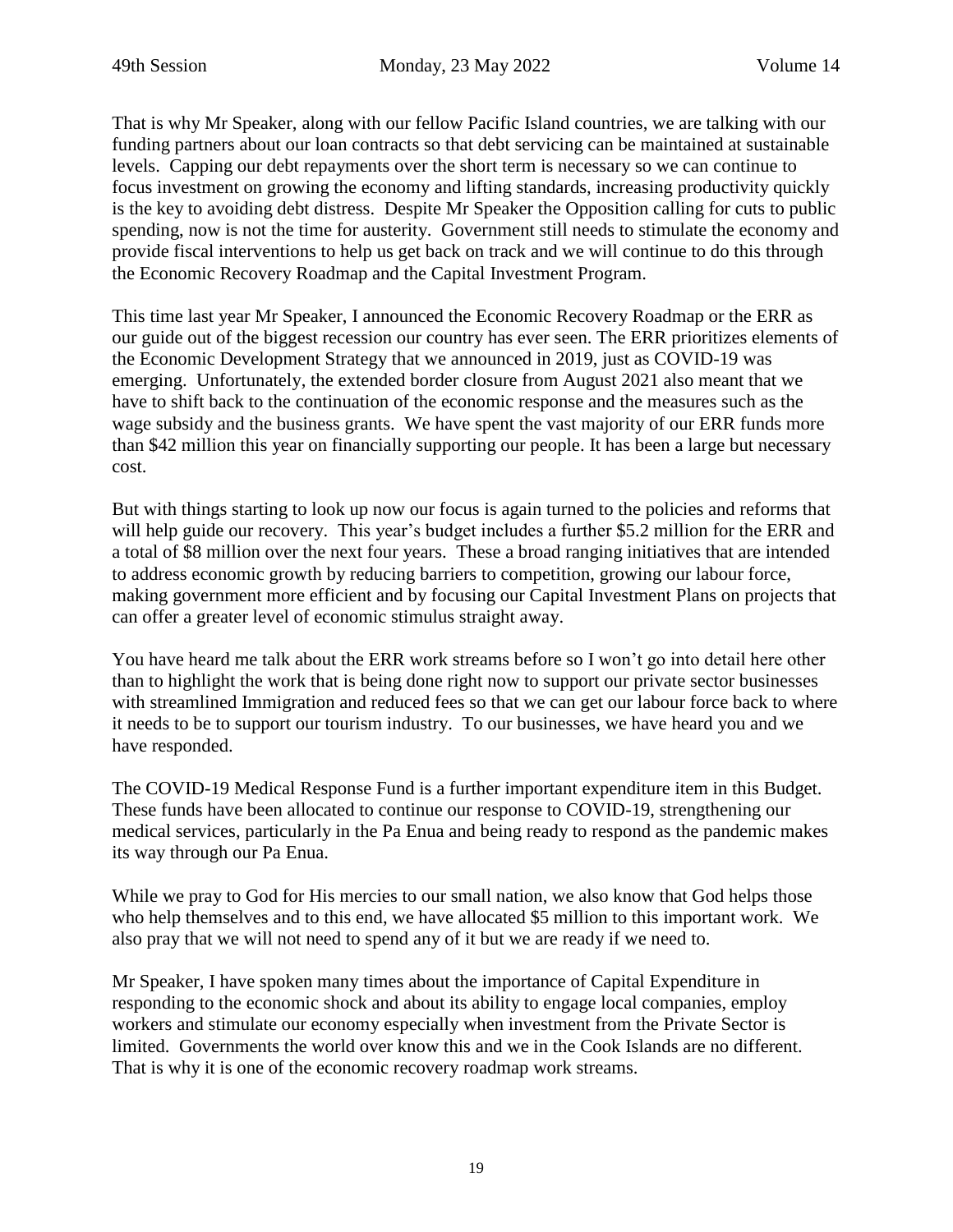Capital Expenditure in this Budget will continue the government's three investment themes from last year. In this Budget, government has focused on projects that are either already in progress or development in order to deliver economic stimulus to the Cook Islands. These are intended to more quickly employ local contractors and labour like our airport slab replacement programme at the Rarotonga Airport, employing dozens of people, using new skills that we have learnt to deliver a project of national importance.

Infrastructure Cook Islands will continue their important work on physical infrastructure on Rarotonga and the Pa Enua with continuing focus on bridges and roads on Rarotonga and marine and air infrastructure works in the Pa Enua including the Nassau wharf and the Manihiki airport sealing project.

The Cook Islands Investment Corporation continues its focus on government building works on Rarotonga and the Pa Enua. All of these projects, Mr Speaker employ local businesses and labourers on both Rarotonga and the outer islands.

The Budget also provides funding to continue the upgrades to the Government IT Network both on Rarotonga and the Pa Enua with hardware on Rarotonga to make the Government Network more reliable and to improve inactivity and facilities in the Pa Enua.

We are working to implement a total technology refresh, upgrading the mobile network and migrating satellite services to the latest generation of the O3B Empower Satellite Constellation and on Aitutaki we are taking advantage of the Manatua Cable connectivity. This upgrade underpins the universal access programme which is intended to deliver better telecommunications connectivity to the Pa Enua communities. These investments will benefit not just our Island Administrations and Government Agencies in the Pa Enua but they also enable connectivity improvements that will benefit all of our population in the islands with faster, more reliable internet.

Better internet connectivity to the Pa Enua is important for many reasons. It improves the ability for Government Agencies on Rarotonga to work with the Island Administrations. It means we can offer improved medical services to the Outer Islands through online consultations and it makes it easier for our retired people to move back to these islands if they can be sure they will be able to continue their business affairs and keep up with their families and have access to medical care.

A better connected Pa Enua benefits all of the Cook Islands. These capital investments would not be possible without the support of our development partners and collectively they provided \$65 million in the 2021/22 financial year and another \$20 million that is planned in this coming Budget. This has enabled us to continue working on these important projects and keep our local people employed.

As well as spending through the Budget, the government is actively discussing additional capital investment proposals with various partners. We continue to work with New Zealand on proposals to fund projects through the Infrastructure Trust Fund with a strong emphasis on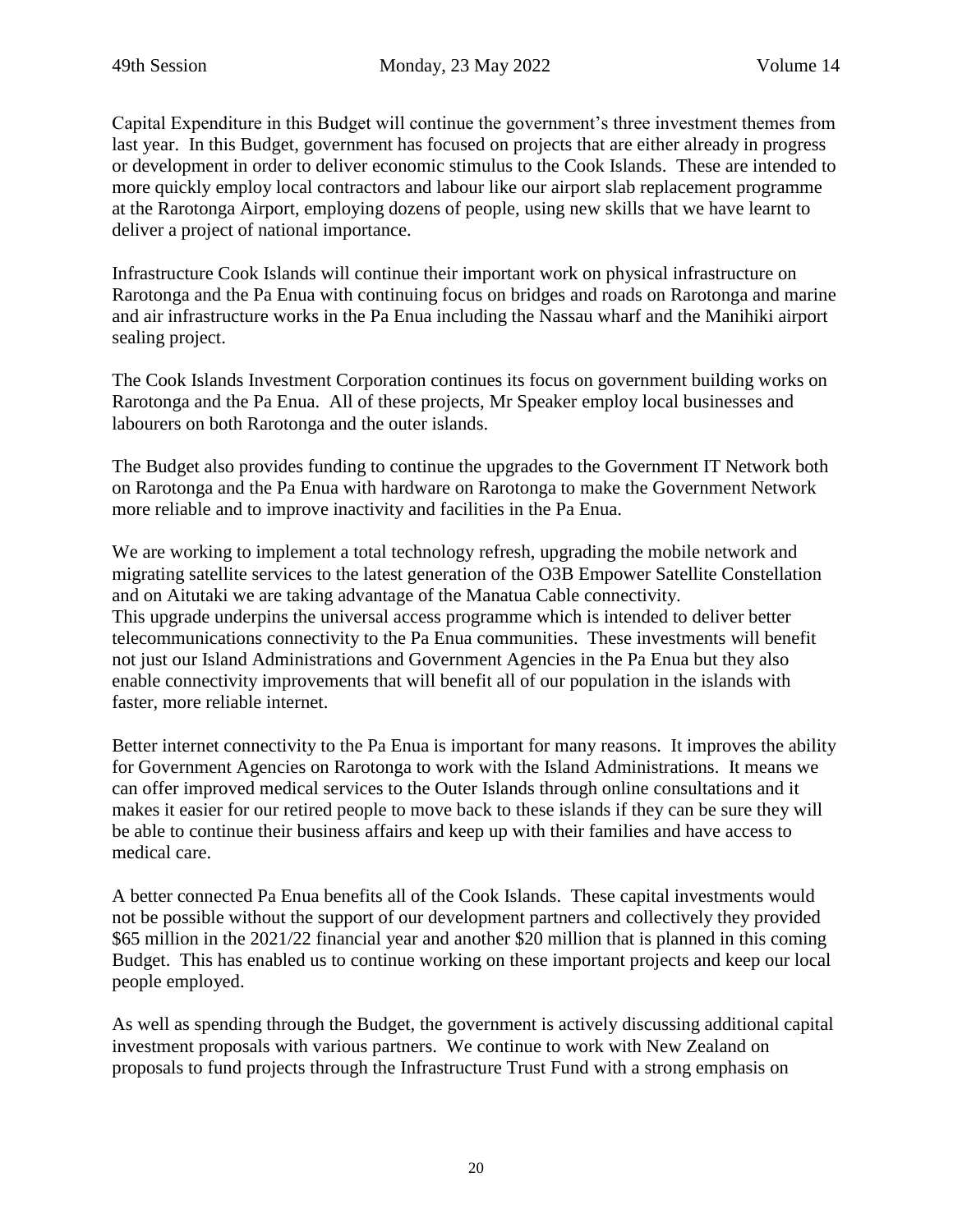shovel ready projects that will keep our people in employment and support more economic stimulus.

Mr Speaker, along with the increase in pension and our support for the minimum wage, this Budget includes funding for two other important groups, for our Healthcare workers and for our teachers. This pandemic has highlighted the importance of having enough healthcare workers and in particular, Public Health staff. This Budget includes additional funding of 324 thousand annually from 2022/23 and a total of \$1.37 million over the next four years for additional healthcare workers.

This funding maintains the momentum of the last two years by supporting a Public Health Coordinator, Health Intelligent Unit and additional Registered Nurses as well as an ICT systems analyst and this government is not only enhancing medical services, we are also making strong moves to address NCDs through the NCD Strategic Action Plan release last year. We have known for a long time that NCDs are harming too many of our people and Te Marae Ora are working to prevent, control and mitigate these terrible diseases rather than just being the ambulance at the bottom of a cliff or at the bottom of a chocolate cake.

Mr Speaker, the government also recognizes the role of our teachers and the part they play in the lives of our children. This Budget provides for the second tranche of Teachers salary increases building on the changes rolled out in September last year and this funding amounts to a total of \$1.34 million over the next four years.

Therefore Mr Speaker, in conclusion, I leave you with a Budget that balances fiscal responsibility and the needs of our Nation as we maintain the momentum of the past two years to lay the economic foundations for a speedy recovery and for our future growth.

Today's Budget Mr Speaker, is about keeping the faith. Earlier on, our Chaplain mentioned the Verse for today and I had a look for myself at today's daily Verse and can only say how appropriate it is for the theme of today's Budget, for it comes from the Book of Revelation, Chapter 19, Verses 11 to 12, *"Then I saw the Heavens opened and behold a white horse, the one sitting on it is called Faithful and true and in righteousness he judges and makes war".*

Mr Speaker, I lay this Budget before you and the House, thank you everybody.

#### *(Applause)*

**MR SPEAKER:** Thank you Honourable Prime Minister. Despite your lengthy Budget Statement, I see that the four lively Honourable Members on the far corner on my left were excited with the increase of the Old Age Pension as they are Old Age Pensioners themselves.

There is a saying from a Wisdom, I quote, *"it says it is not what you earn, it is what you say".*

I now call for a Seconder to the Motion?

#### **Seconded by the Honourable Member, Tamaiva Tuavera**